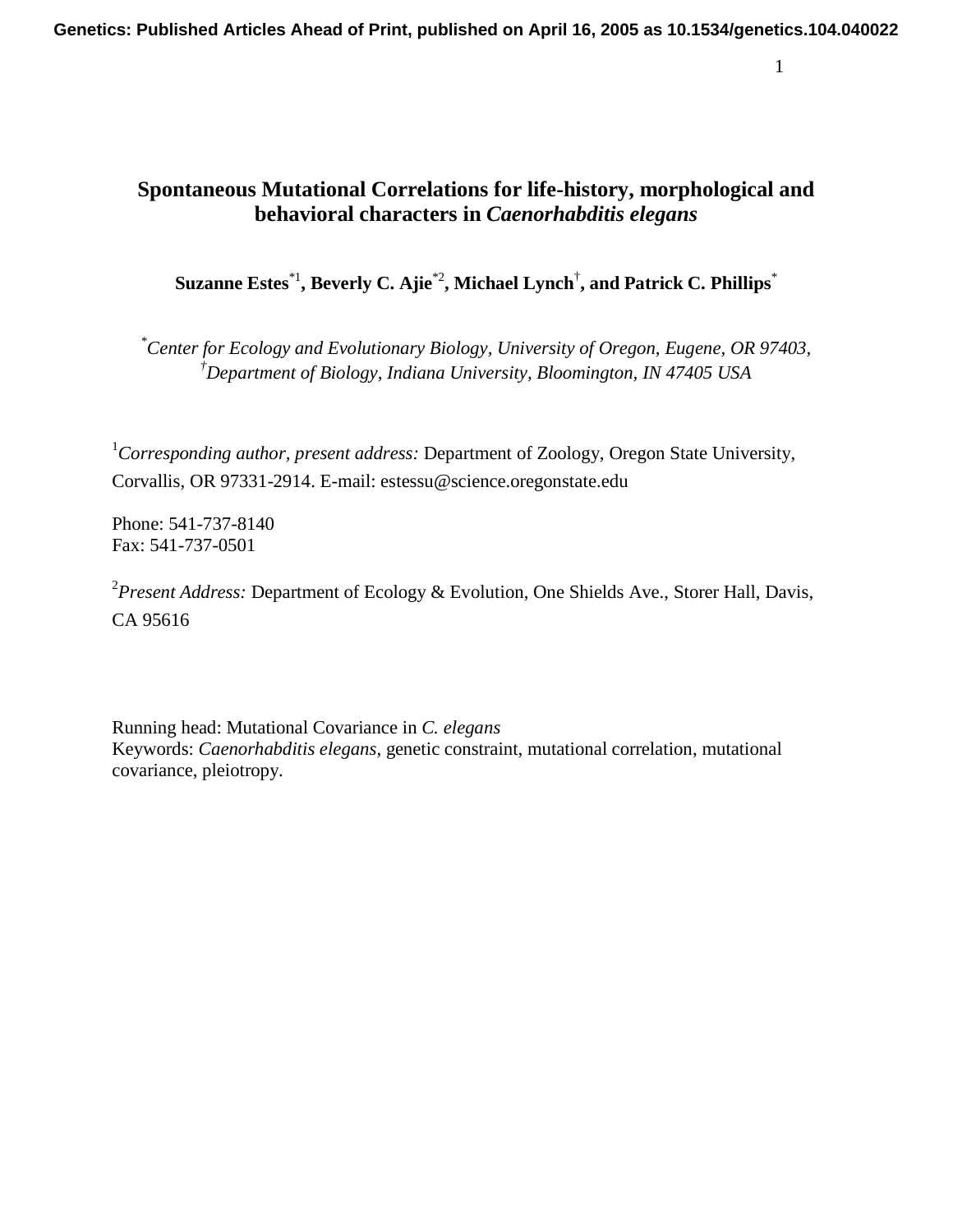#### **ABSTRACT**

The pattern of mutational covariance among traits plays a central, but largely untested role in many theories in evolutionary genetics. Here we estimate the pattern of phenotypic, environmental and mutational correlations for a set of life-history, behavioral and morphological traits using 67 self-fertilizing lines of *Caenorhabditis elegans*, each having independently experienced an average of 370 generations of spontaneous mutation accumulation. Bivariate relationships of mutational effects indicate the existence of extensive pleiotropy. We find that mutations may tend to produce manifold effects on suites of functionally related traits; however, our data do not support the idea of completely parcelated pleiotropy, in which functional units are separately affected by mutations. Positive net phenotypic and mutational correlations are common for life-history traits, with environmental correlations being comparatively smaller and of the same sign for most pairs of traits. Observed mutational correlations are shown to be higher than those produced by the chance accumulation of nonpleiotropic mutations in the same lines.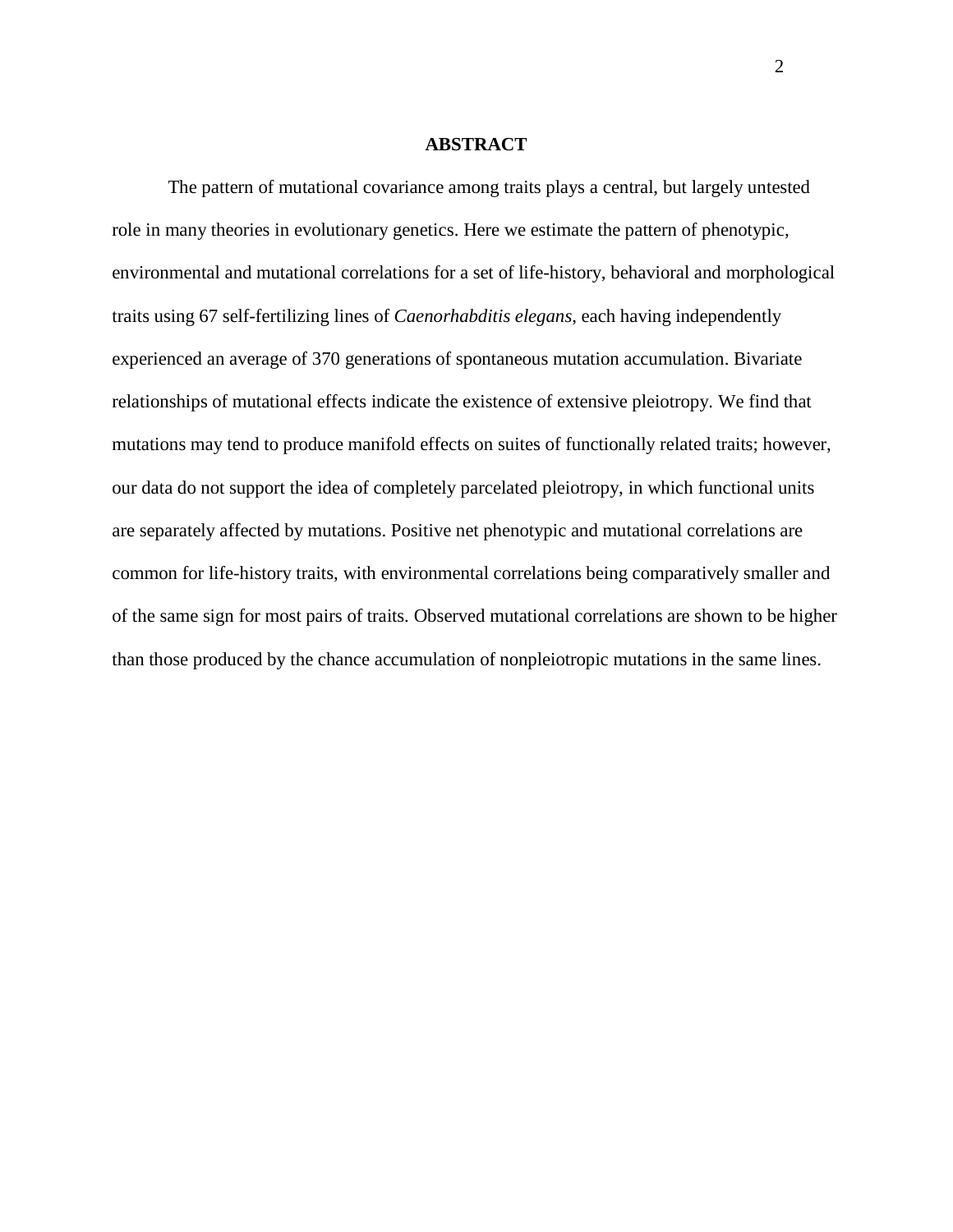Genetic associations between characters are of special importance in evolutionary biology because, depending on their sign and magnitude and on features of the adaptive landscape, they can either facilitate or hinder the integrated evolution of the traits involved (Lande 1981; Via and Lande 1985; Houle 1991; Arnold 1992; Partridge and Barton 1993; Björklund 1996; Raff 1996, Chapter 9; Schluter 1996; Crespi 2000; Etterson and Shaw 2001; Roff 2002; Phillips and McGuigan 2005). The additive genetic covariance between traits is an essential element in many evolutionary genetic theories, including those concerning the amount of standing genetic variation and covariation that can be maintained in populations (e.g., Lande 1975; 1980; 1984; Turreli 1985, 1988; Keightley and Hill 1990; Houle 1991; Charlesworth and Hughes 2000; Zhang & Hill 2003) and the direction and speed of multivariate divergence in response to selection or genetic drift (Lande 1979). Hence, considerable effort has gone toward identifying and measuring genetic correlations in both laboratory and natural populations (e.g., Arnold 1981; Riska et al. 1989; Roff 2000). Although the tremendous growth in evolutionary quantitative genetics over the last two decades has provided a large number of estimates of genetic covariances, we still know very little about their underlying causes, especially from the standpoint of deciphering the forces that influence the long-term evolution of genetic covariance structure (Lande 1980; Cheverud 1984; Steppan et al. 2002). While there have been studies of the effects of selection (Wilkinson et al. 1990; Shaw et al., 1995) and genetic drift (Phillips et al. 2001; Whitlock et al. 2002), there is virtually no empirical information on what may turn out to be the most important determinant of genetic covariances, the pattern of pleiotropic mutation (Jones et al. 2003).

Due to the complexities and interrelatedness of biochemical pathways underlying complex trait development, pleiotropy—the manifold effects of a single gene or set of genes on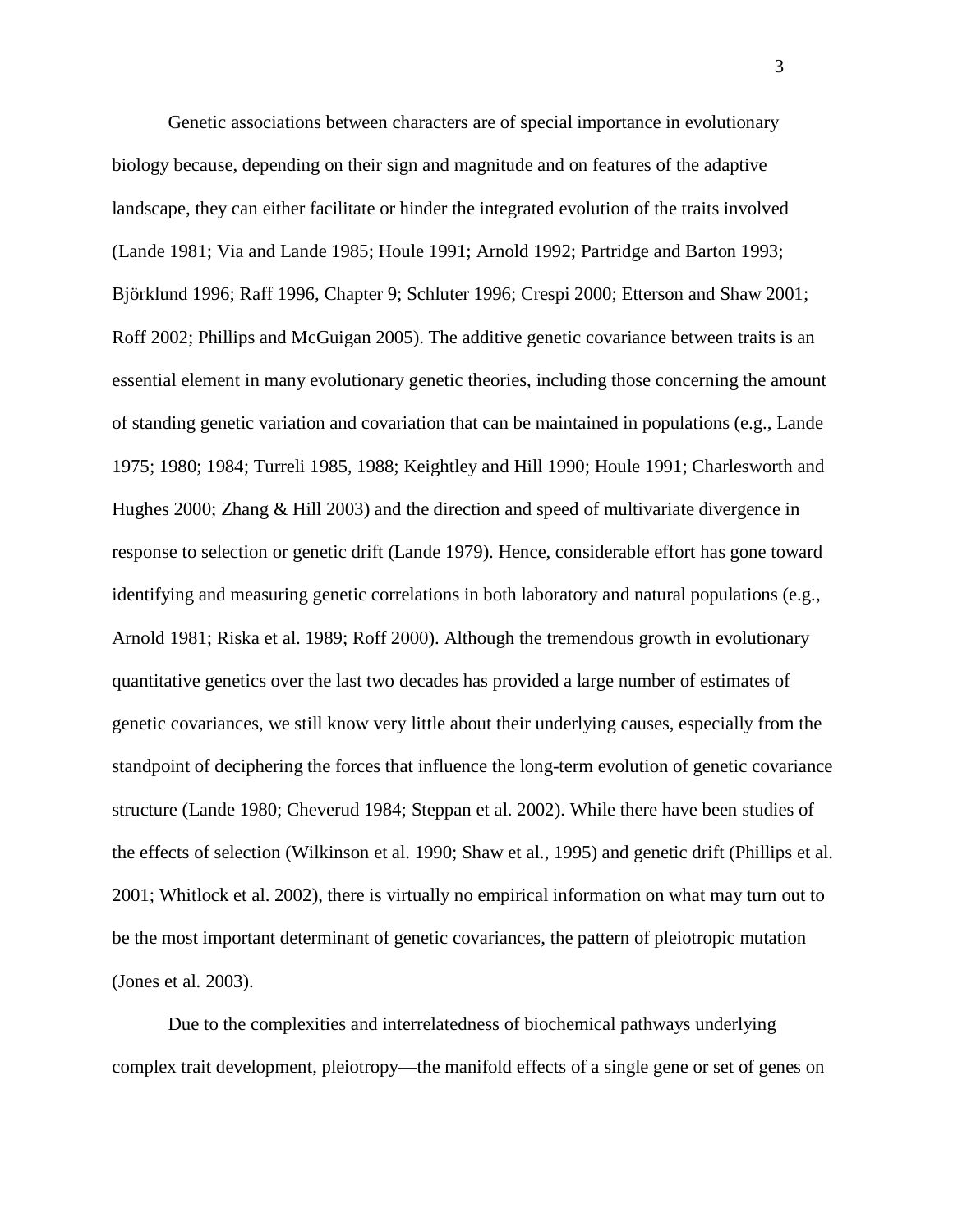traits—is almost certain to be a ubiquitous feature of genetic systems (e.g., Wright 1968; Lande 1980; Wright 1980) and is thought to be required for long-term genetic constraints. For an accurate null model against which to compare and explore the causes of natural patterns of genetic covariation, the contribution of new mutations to the genetic covariance structure (i.e., the rate of input of new genetic covariance and the pattern of its effects) must be taken into account (Lande 1980). This issue has been generally neglected in studies of multivariate evolution. For example, models treating the long-term response of populations to selection assume that patterns of genetic variation and covariation (summarized by the matrix, **G**) remain fairly constant or change only in a proportional manner through time (Lande 1976; 1979; Arnold et al. 2001). Yet the pleiotropic input of mutation would be expected to alter the structure of **G** unless mutation tends to precisely recreate the patterns of covariance maintained by selection (e.g., Deng et al. 1999). Further, understanding the pleiotropic effects of new mutations is critical for testing hypotheses regarding phenotypic modularity and the evolution of pleiotropy itself (Cheverud 1996; Wagner 1996; Wagner and Altenberg 1996; Hansen 2003).

The inherent pleiotropic effects of spontaneous mutations manifest themselves in divergence or artificial selection experiments as mutational covariances and correlations. Despite their theoretical importance, empirical data on these parameters are quite scarce. This is due primarily to the requirement for a large number of accumulated mutations to achieve sufficient statistical power to detect mutational correlations. The few studies investigating the pleiotropic effects of spontaneously-generated mutations are mainly restricted to a few life-history traits in a single species, *Drosophila melanogaster* (Yoshimaru and Mukai 1985; Houle et al. 1994; Fernández and López-Fanjul 1996; but see Lynch 1985). The estimates of genetic correlations were significantly different from positive one in only a few cases. Additional data exist from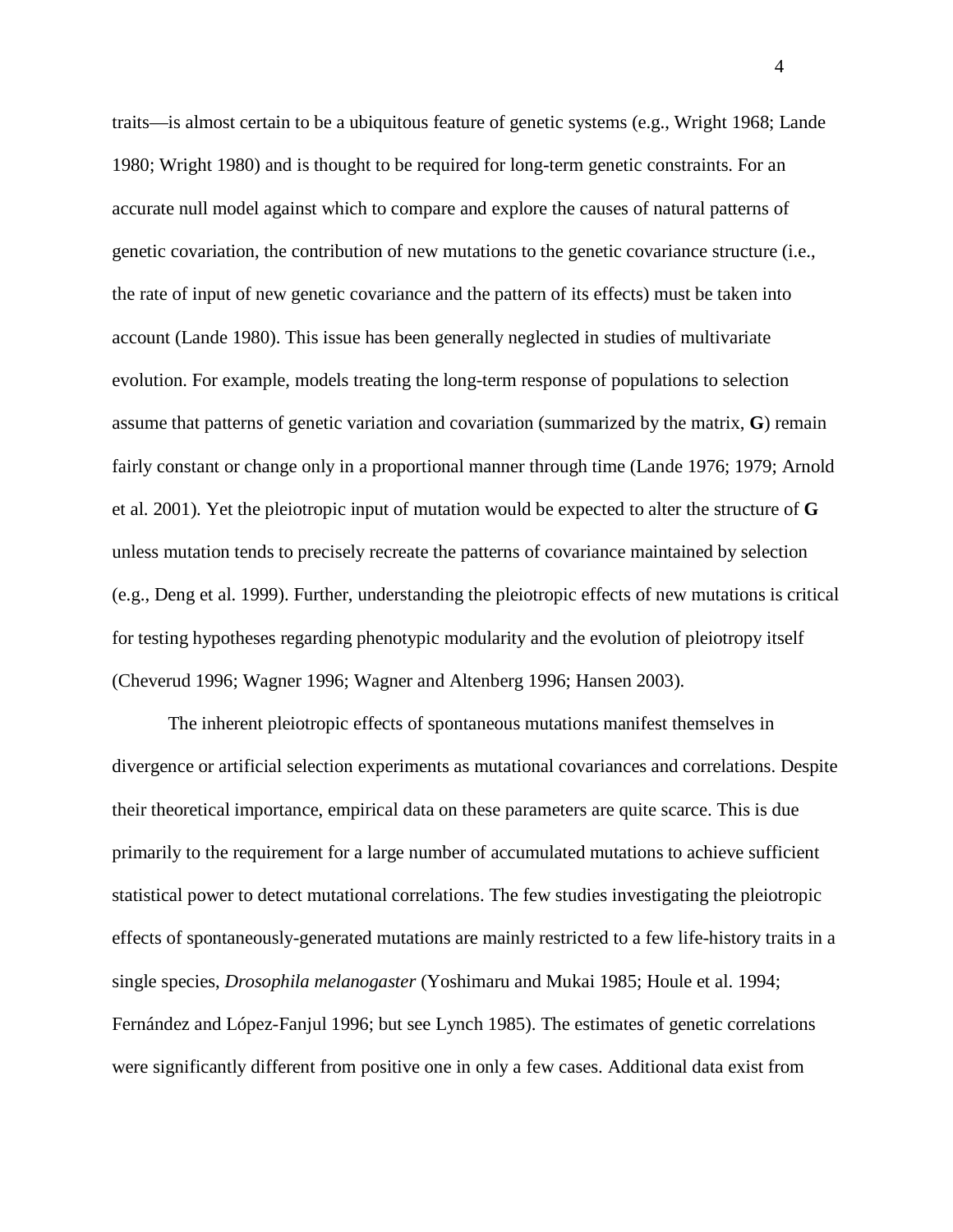mutagenesis studies (Camara et al. 2000; Keightley et al. 2000), but as chemical mutagenesis may produce a different spectrum of mutations than that arising as a result of natural processes, it is unclear how meaningful such results are for natural populations. Further, the extremely high rates of mutation induced in these experiments, coupled with the possibility of unequal mutagen dosage across lines, make it difficult to determine the extent to which the correlations detected reflect clustering of non-pleiotropic mutations within certain lines versus actual pleiotropy. In any case, the general consensus from these studies seems to be that mutations affecting lifehistory traits tend to produce intermediate to high positive correlations (but see Fernández and López-Fanjul 1996) with little evidence of genetic tradeoffs generated by antagonistic pleiotropy.

To increase our understanding of the consequences of the pleiotropic effects of mutation for populations, we surveyed the joint influence of spontaneous mutations on pairs of lifehistory, behavioral and morphological characters in long-term mutation-accumulation lines of the nematode *C. elegans*. This study constitutes the first rigorous investigation of the covariance among *spontaneous* mutations for a broad variety of complex characters.

#### **MATERIALS AND METHODS**

**Mutation-accumulation lines:** The current experiment was conducted using 67 mutation-accumulation (MA) lines of *C. elegans* (Vassilieva and Lynch 1999; Vassilieva et al. 2000; Denver et al. 2000; Denver et al. 2004; Ajie et al., submitted) that had undergone an average of 370 single-individual population bottlenecks. The MA experiment was initiated from offspring of a single, highly inbred Bristol-N2 hermaphrodite. As described in Vassilieva and Lynch (1999), offspring of that individual were used to establish 100 replicate lines that were then propagated independently by transfer of a single, randomly selected L4 hermaphrodite each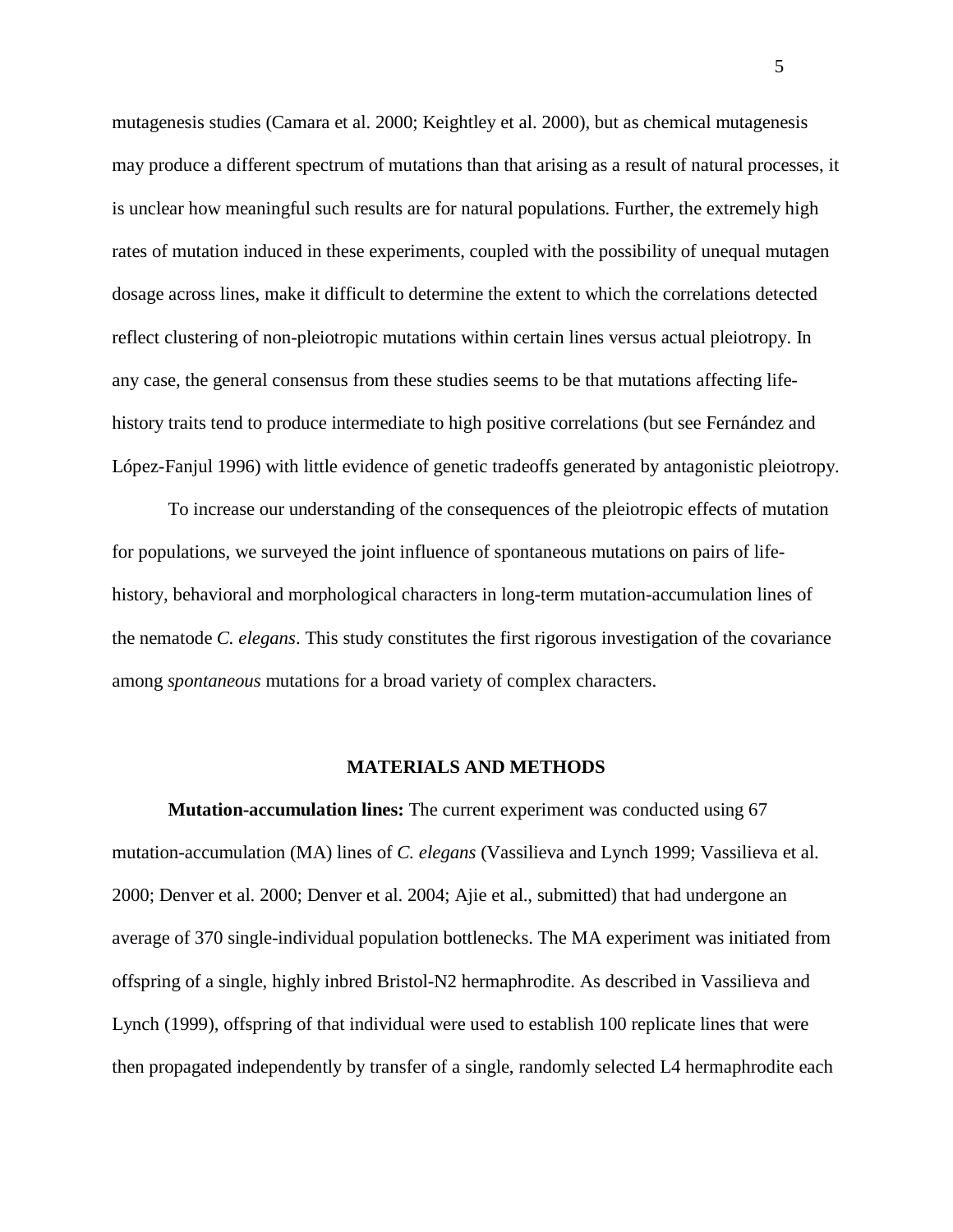generation. Such treatment minimizes selection against mildly detrimental mutations, ensuring accumulation at a rate nearly equal that of their occurrence. Because *C. elegans* reproduces by self-fertilization, this procedure also rapidly removes heterozygosity. During the initial subdivision of the MA lines, many thousands of worms were stored cryogenically for use as a control. To prevent accidental line loss, MA lines that went extinct were re-initiated from populations of the previous generation as many as five consecutive times prior to being considered extinct in the experiment. Even with this treatment, 33 of the original 100 lines went extinct at a fairly steady pace over the course of the MA experiment, suggesting the possibility that many of these extinctions were a direct consequence of deleterious mutation accumulation. In any event, this study disregards lethal and extremely detrimental mutations. Experimental lines were cultured at 20<sup>°</sup> on Petri plates containing NGM agar seeded with a suspension of OP50 *E*. *coli* as a food source (Sulston and Hodgkin 1988).

The MA lines had acquired significant mutation loads at the outset of this experiment (Vassilieva et al. 2000; Ajie et al., submitted). The mean phenotypes relative to control values had declined by approximately 46% for progeny production, 12% for survival to maturity and 32% for intrinsic population growth rate (*r*) after an average of 214 single-individual bottlenecks (see Figure 2 in Vassilieva et al. 2000). Average estimates of the per generation genomic rate of mutation to deleterious alleles made using the rate of change in the means and among-line variances of traits is 0.033 for productivity, 0.003 for survival, and 0.025 for *r.* (These values represent the average of estimates made using the Bateman-Mukai and maximum likelihood techniques from Vassilieva et al. 2000). This leads to the prediction that, after 370 generations of MA, there are expected to be an average of approximately 6.1, 0.6, and 4.6 mutations per line with measurable effects on each of these traits, respectively. Based on the nuclear mutation rate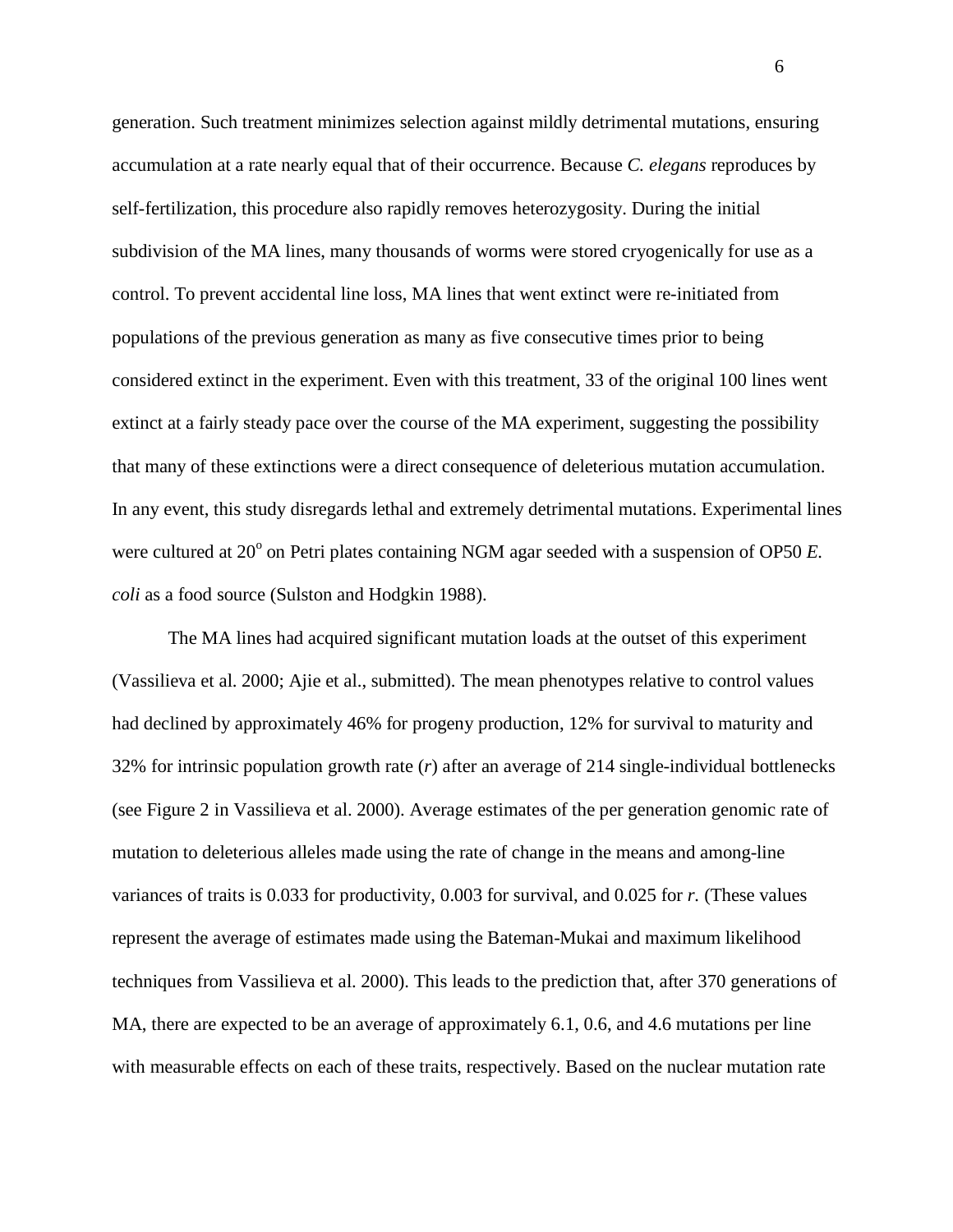estimated from direct sequencing of > 4 Mb of DNA from a recent study of these lines (Denver et al. 2004), 2.1 x  $10^{-8}$  per generation, we can approximate the expected mean number of mutations per line with potential effects on fitness. Coding DNA constitutes approximately 30% of the *C.*  elegans genome, or ~26.2 x 10<sup>6</sup> bp (The *C. elegans* Sequencing Consortium 1998). Disregarding codon bias (making our estimate more conservative) and assuming all types of substitutions are equally probable, 75% of all possible nucleotide substitutions are expected to cause an amino acid change (Li 1997, Table 1.4). Using these parameters, we expect there to be an average of approximately 153 nonsynonymous mutations per line after 370 generations (i.e., 2.1 x  $10^{-8}$  \* 26.2 x 10<sup>6</sup> bp coding DNA  $*$  370 generations  $*$  0.75). The source of the discrepancy between the estimates of mutation rate based on phenotypic versus molecular analyses is unlikely due to insufficient statistical power of divergence experiments to detect mutations; if mutations of small effect occurred frequently enough, their cumulative effects should be detectable. Rather, the difference is most likely indicative of a class of mutations with effects nearly or entirely neutral in the laboratory environment (Davies et al. 1999; Estes et al. 2004).

**Body size and life-history assays:** Prior to the 370-generation assay, all lines were expanded into five replicates by transferring single, randomly selected L4 individuals to fresh plates. These animals were allowed to self reproduce and random L4 worms were again transferred to new plates. Immediately after these second-generation L4 individuals were transferred, a digital image was recorded for each animal using a Nikon digital camera mounted to a compound microscope. Individual body width at the vulva (easily identifiable at the L4 stage) was measured manually using Image Pro Plus image analysis software.

The above animals were allowed to self-reproduce and fitness components were measured on randomly selected offspring from each replicate. The same general procedure of line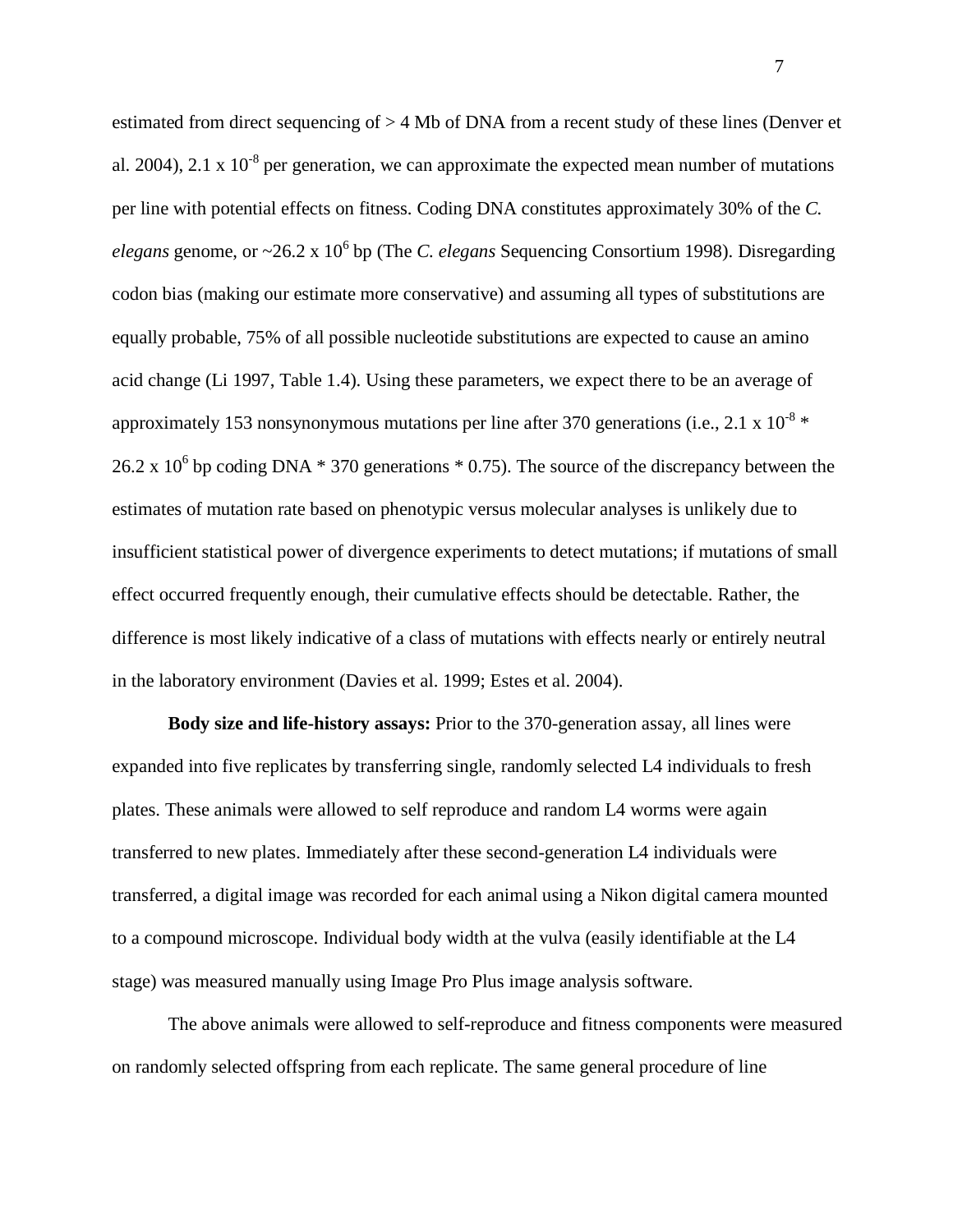subdivision was applied to 20 thawed control animals. Single individuals were transferred to fresh plates daily and progeny production was measured by directly counting the progeny produced over the first four days of life, covering the majority of the reproductive period. "Early productivity" is the number of offspring produced on the first two days of reproduction combined, whereas "late productivity" is the number of offspring produced on the third and fourth days of reproduction. Intrinsic population growth rate was also calculated for each line by solving  $\sum e^{-rx} l(x) m(x) = 1$  for *r*, where  $l(x)$  is the proportion of worms surviving to day *x* and  $m(x)$ is the fecundity at day *x*.

**Behavioral assays**: As detailed in Ajie et al. (submitted), we estimated the effects of spontaneous mutation on behavioral traits by measuring previously well-characterized and ecologically relevant aspects of individual behavioral response (Pierce-Shimomura et al. 1999) to the chemical repellant linoleic acid, a nematicidal fatty acid isolated from Bascidiomycetes (Stadler et al. 1994). Using a computer tracking system (Pierce-Shimomura et al. 1999; Ajie et al., submitted), we measured three behavioral characters related to chemotaxis on individual worms: 1) "directness", the ratio of the beeline distance, to the total path length traversed by a worm, 2) turn frequency  $(> 90^{\circ}$  changes in direction per minute), and 3) average instantaneous velocity. To establish a baseline for locomotory response in the absence of an olfactory cue, a series of assays were also conducted for the control lines with no repellant (Ajie et al., submitted).

Due to the time involved in the behavioral measurements, these assays had to be carried out over a number of days. To control for possible variation in laboratory conditions across days, each MA line was assayed in parallel with a control line. We initiated a single base control line from our frozen ancestral N2 stock and propagated this line for four generations prior to the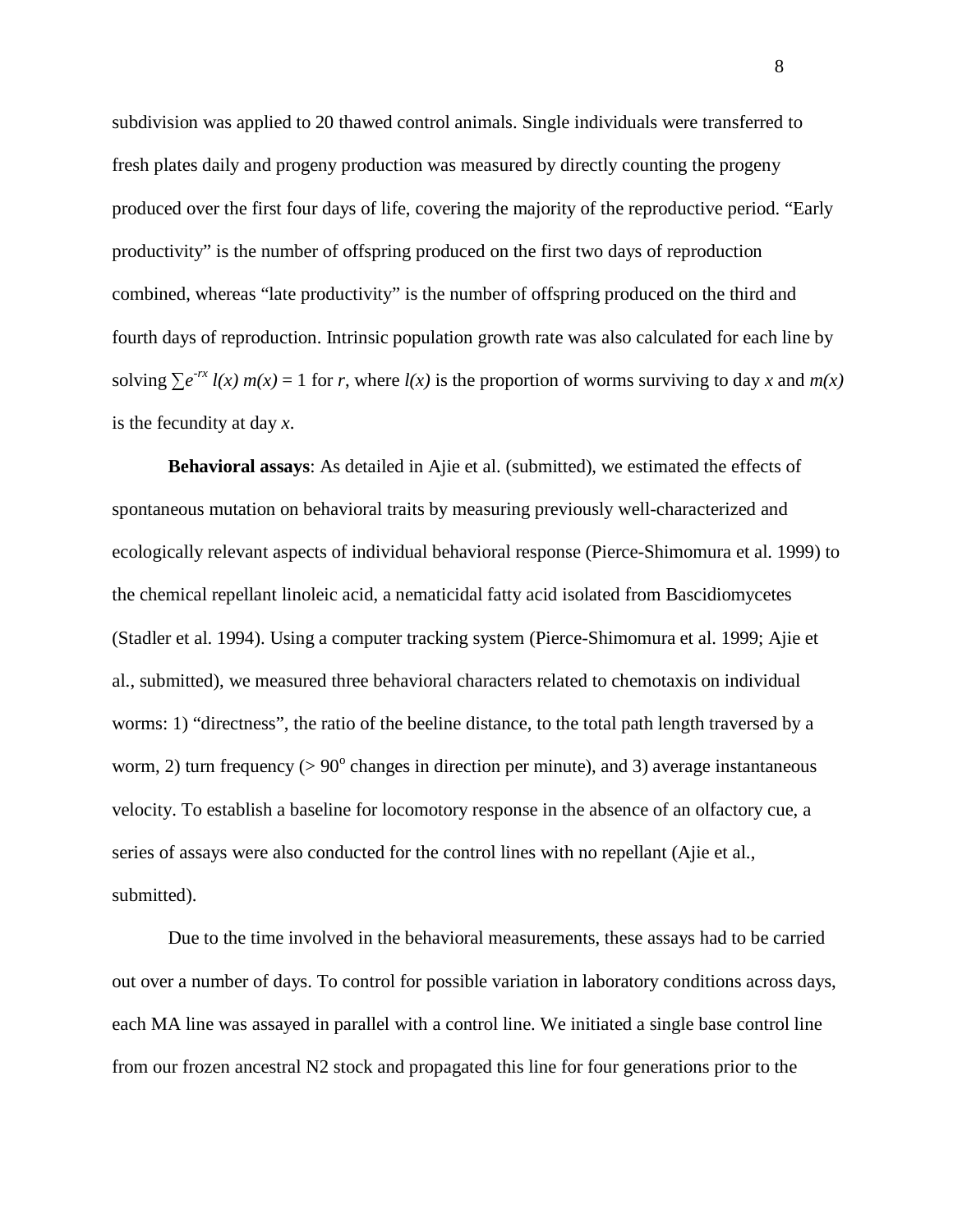assay by single-progeny descent to avoid maternal environment effects and to insure homozygosity. From this line, maintained by single-progeny descent for the remainder of the assay, control pseudo-lines were established as necessary. Assays were conducted on five randomly selected progeny descendant from the founding individual of each MA and N2 line. Assays were carried out in a temperature-controlled room at  $21^{\circ}$  on 26 days over the course of almost two months. This amount of time corresponds to approximately 14 generations in *C. elegans*, and as the per character mutation rate is quite low (Vassilieva et al. 2000), it is unlikely that this was a sufficient period to cause significant mutational deterioration in the control.

A slight temporal trend across days in turn frequency and velocity data was corrected by regressing the control line scores on day and then using the residuals for subsequent analysis. Directness was arcsine-square-root transformed and velocity and turn frequency were square-root transformed before analyses.

**Effect of spontaneous mutation on trait means and variances:** Insight into the mutability of each trait can be gained from the per generation rate of decline in mean phenotype  $(R_m)$  and the mutational heritability  $(h<sup>2</sup>)_m$ , defined as the per generation rate of increase in heritability due to mutation. H2boot (Phillips 2002, subroutine for a one-way ANOVA among RI lines) was used to calculate  $R_m$ , the mutational variance  $(V_m)$  and  $h^2_m$  for each trait. The rates of change in the mean of each phenotype were calculated simply as the difference between the MA and control mean scaled by the number of generations of MA. The per generation percent change in the mean of each phenotype was calculated as  $R<sub>m</sub>$  divided by the control mean phenotype for each trait. Mutational variance, the per generation increase in additive genetic variance caused by mutation, is taken to be half the rate of increase in the among-line variance, assumed to have begun at zero. As these calculations are made on the basis of a single assay, they assume a linear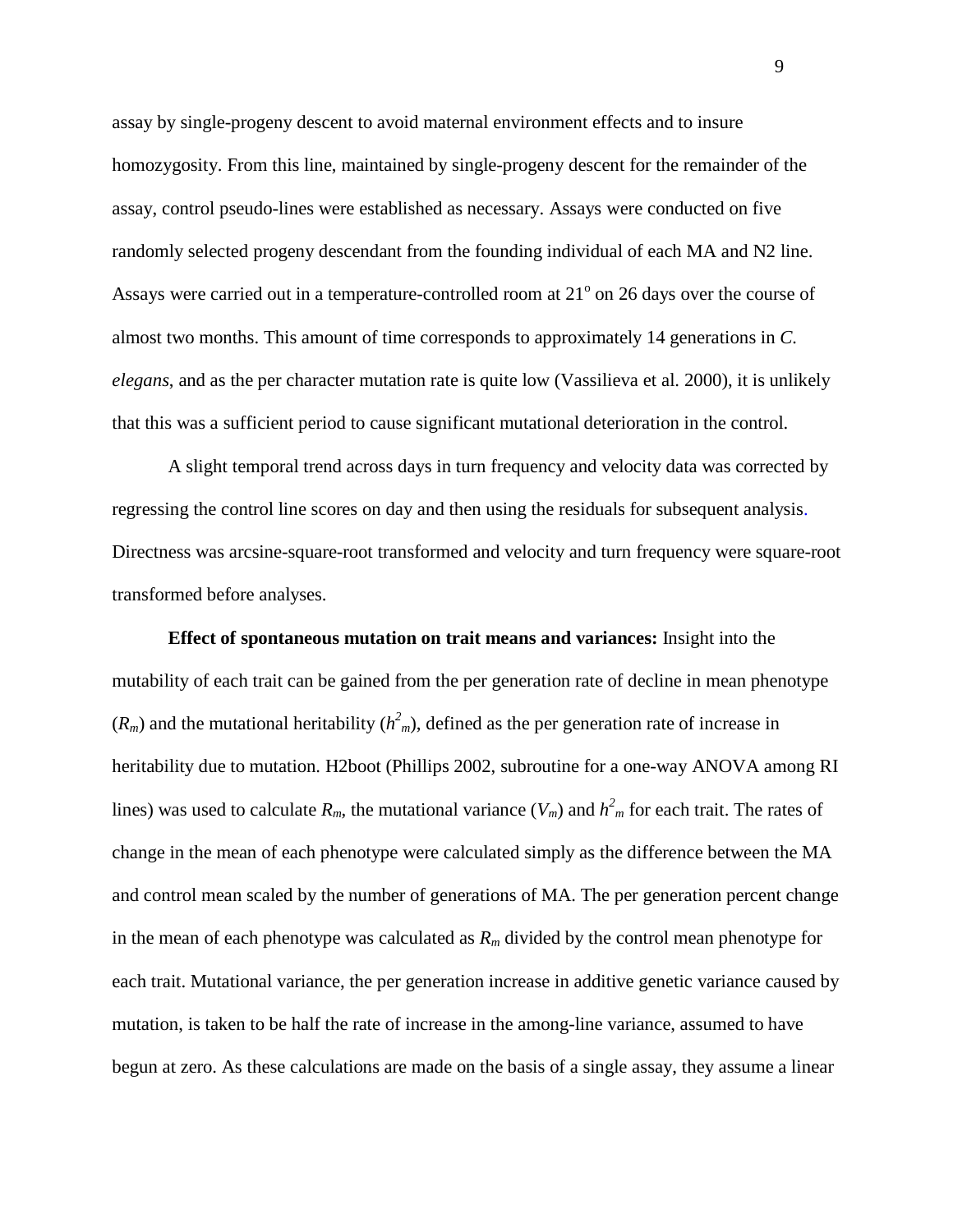decline in mean phenotype and linear increase in among-line variance as mutations accumulate. Such a pattern has been shown for life-history traits in these lines (Vassilieva et al. 2000) and is a common feature of most MA studies (Lynch and Walsh 1998). Barring mutations that arose during the previous three to four generations, and thus might still be segregating (see Discussion in Estes & Lynch 2003), replicates within each MA line will be genetically identical. Therefore, the within-line component of variance is taken to be a direct estimate of environmental sources of variation and the among-line variance a measure of total genetic variation. Significance levels were determined by generating 10,000 bootstrap estimates (with replacement) resampled at the level of line.

 **Estimation of covariances and correlations:** Covariance estimates generated by H2boot (Phillips 2002) were poorly behaved due to extreme outliers; therefore, covariances and correlations at the phenotypic, genotypic (mutational) and environmental levels and their standard errors were estimated for the MA lines by least-squares estimation of the variance and covariance components with a delete-one-family jackknife procedure. The quantitative genetic parameters reported are thus the averages of the jackknifed estimates for the data set. Significance levels of these parameters were adjusted using the sequential Bonferroni method for 21 tests (Rice 1989). For the mutational correlations found to be significantly different than zero, we conducted t-tests using the jackknife estimates of mutational correlations as the sample mean and their standard errors as the standard error of the mean to test whether mutational correlations were also significantly different from  $+1.0$  (Knapp et al. 1989).

For logistical reasons, behavioral and life-history traits were measured on different individuals from each line (see above), but both assays were conducted at approximately the same time by two experimenters and individuals in each assay shared the same incubator. Body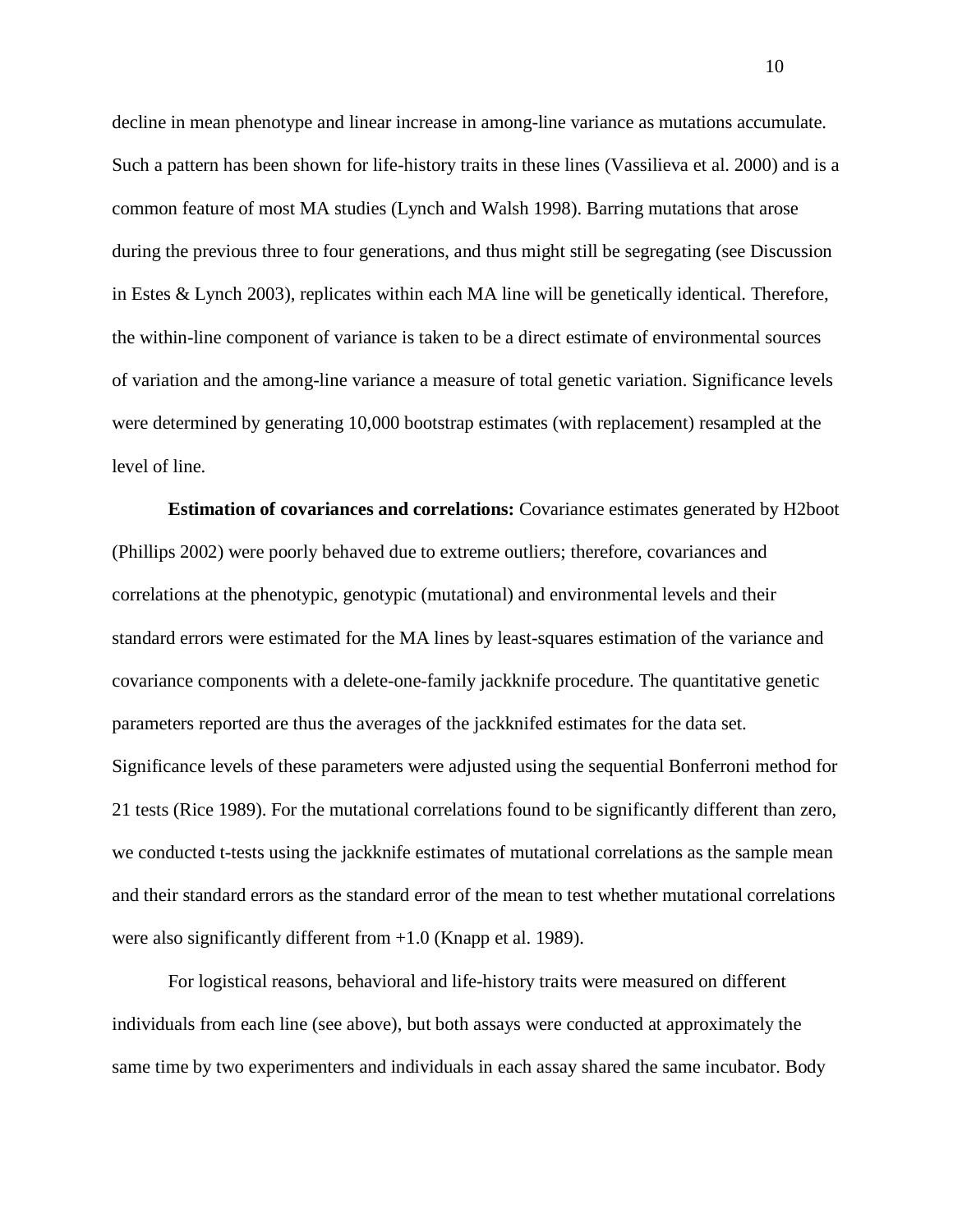width was measured on the parents of the individuals included in the life-history assay. Consequently, the correlations we report between different character classes are technically the correlations between genetically identical pairs of lines that were not separated by more than ten generations of single-individual bottlenecks. Because of our experimental design, we feel that it is reasonable to interpret these correlations as if the measurements were taken on the same individuals. This approach is conservative since in this case the within-family (environmental) variance is increased relative to the among-family (genetic) component of variance.

 **Variance among control lines:** A caveat for all of the above analyses is that variation among control lines is not zero for all traits—not a new problem to the long-term MA experiment (e.g., Vassilieva et al. 2000). For the current study, we estimate low (around 0.1) but significant broad sense heritabilities for late productivity, body width, and turn rate in the control (data not shown). Although the order and orientation of trays on which we kept the Petri plates containing our lines were randomized on each day of the assay, replicate lines were kept in a non-random order on the trays. This likely indicates that a portion of the (co)variation of traits measured on MA lines is not due to new genetic variability, but is rather partially a result of shared environmental effects due to geographic structure in the experimental lines. We repeated the analyses after subtracting the control among-line variance. This correction had no effect on estimates of mutational correlations and minor effects on other parameter estimates (data not shown), so we present the estimates without this correction to facilitate statistical analysis. In addition, there was a significant effect of the order of transfer on mean late productivity, *r*, and body width in the control lines such that all three traits declined as the assay progressed. As described in detail in Vassilieva and Lynch (1999), great care is taken to ensure that hermaphrodites entering the fitness assays are transferred to fresh plates at the same time  $(\pm 30)$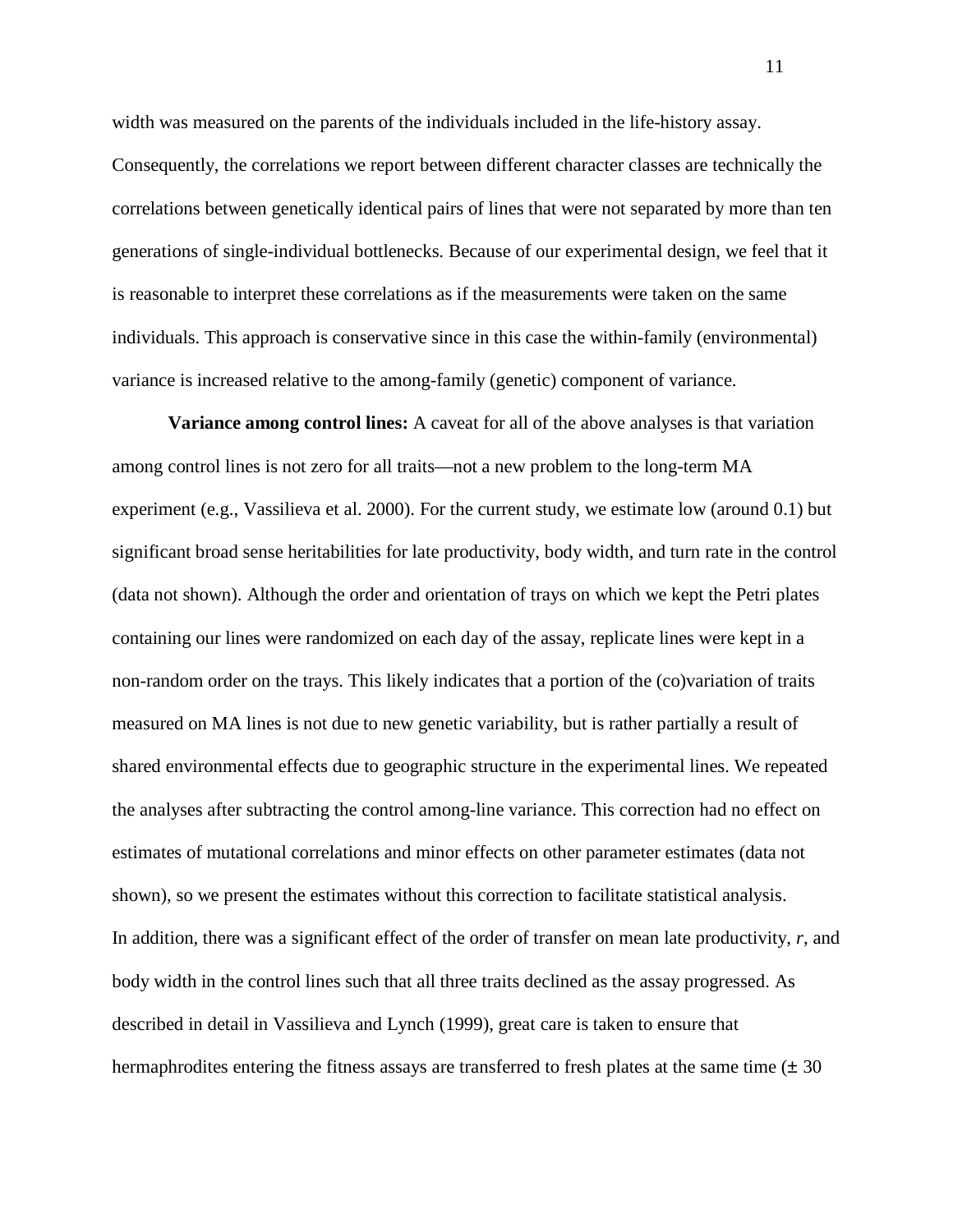min.) during each day of the assay. We are therefore uncertain as to the source of this trend, but corrected for it by first regressing the control line means on elapsed time during the first transfer of the assay for each of the three characters. Scores for each MA line were then corrected using *Y*  $b = b$ (control grand mean – control block mean), where *Y* is the corrected MA line score, *b* is the coefficient from the regression of control line means on elapsed time, and block is the particular tray on which the group of control and MA lines were placed during the assay. The correction had no substantial affect on the main results and, since no such temporal trend was present in the MA data, it is possible that the correction was overly conservative.

#### RESULTS

**Mutational Covariances and Correlations:** As confirmed previously for life-history characters (Vassilieva and Lynch 1999; Vassilieva et al. 2000), all traits showed significant values of  $V_m$  (Table 1), as well as a significant decline in mean phenotype  $(R_m)$  compared to the control (Ajie et al. submitted). The mutational covariances are reflected in the patterns observed for the mutational correlations for each of the 21 trait pairs (Table 1). Mutational correlations are large, positive and highly significant between all pairs of life-history traits. Positive intermediate mutational correlations are also observed between body width and the three life-history traits related to reproduction (e.g., Fig.1). Two pairs of behavioral traits showed significant, negative mutational correlations—turn rate-directness (Fig. 1) and turn rate-velocity, though the latter was not significant after correcting for multiple comparisons. Turn rate and directness are expected to be intrinsically correlated to some degree as a worm that turns more frequently is necessarily less direct in its trajectory away from a chemical repellant. However, these are not simply different measurements of the same trait since the opposite scenario is not always true (i.e., worms with a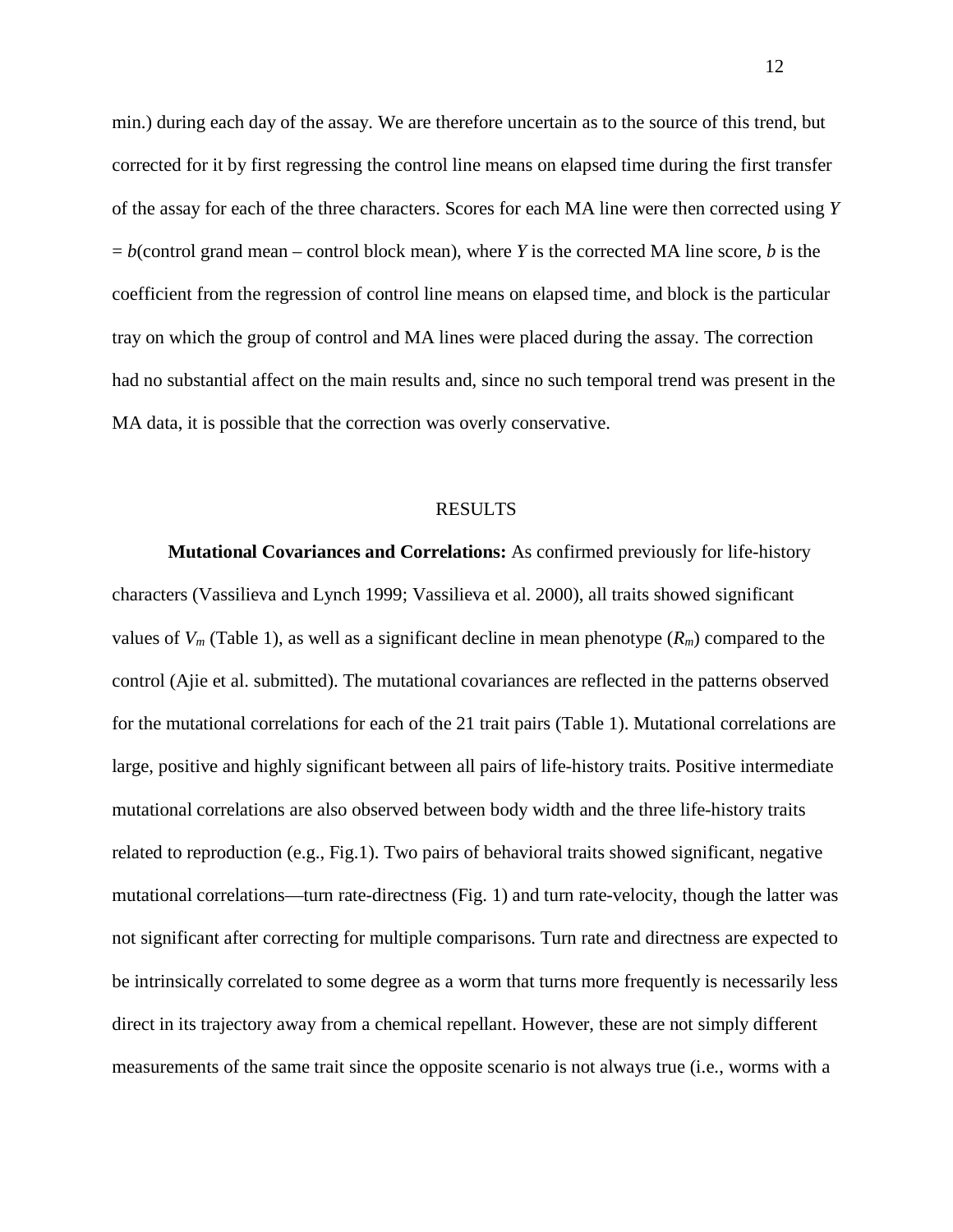low turn rate do not always exhibit high directness). In fact, data from a natural population of a different *Caenorhabditis* species show no correlation between these traits (P. C. Phillips and B. C. Ajie, unpubl. data). Finally, there are significant mutational correlations between velocity and the three fertility-related traits and between velocity and body width, although none were significant after the correction for multiple comparisons was performed (Table 1).

 **Phenotypic and environmental correlations:** The phenotypic correlations (Table 2), composite functions of the genetic and environmental correlations, mirror quite closely the mutational correlations both in sign and relative magnitude  $(r = 0.90, P < 0.001)$ . Environmental correlations, the correlation of environmental deviations including non-additive genetic deviations (Falconer and Mackay 1996), are positive and significant for all pairs of life-history traits. All statistically significant environmental correlations are of the same sign as the corresponding estimates for phenotypic correlations.

### DISCUSSION

We have studied the effects of spontaneous mutations on life-history, body size and behavioral characters in a set of lines independently derived from a homozygous base population. Analyses reveal significant changes in the mean of each trait as well as significant levels of accumulated mutational variance, in accordance with previous results for life-history traits (Vassilieva et al. 2000). The behavioral traits we measured are each related to chemotaxis, the primary means whereby *C. elegans* perceives and responds to its environment (Troemel 1999; Jovelin et al. 2003). Consequently, these traits have great potential to affect total fitness in nature. Putatively, 10% of the *C. elegans* genome is devoted to chemosensory function (Bargmann 1998). Combined with genes controlling locomotion (e.g., toward or away from a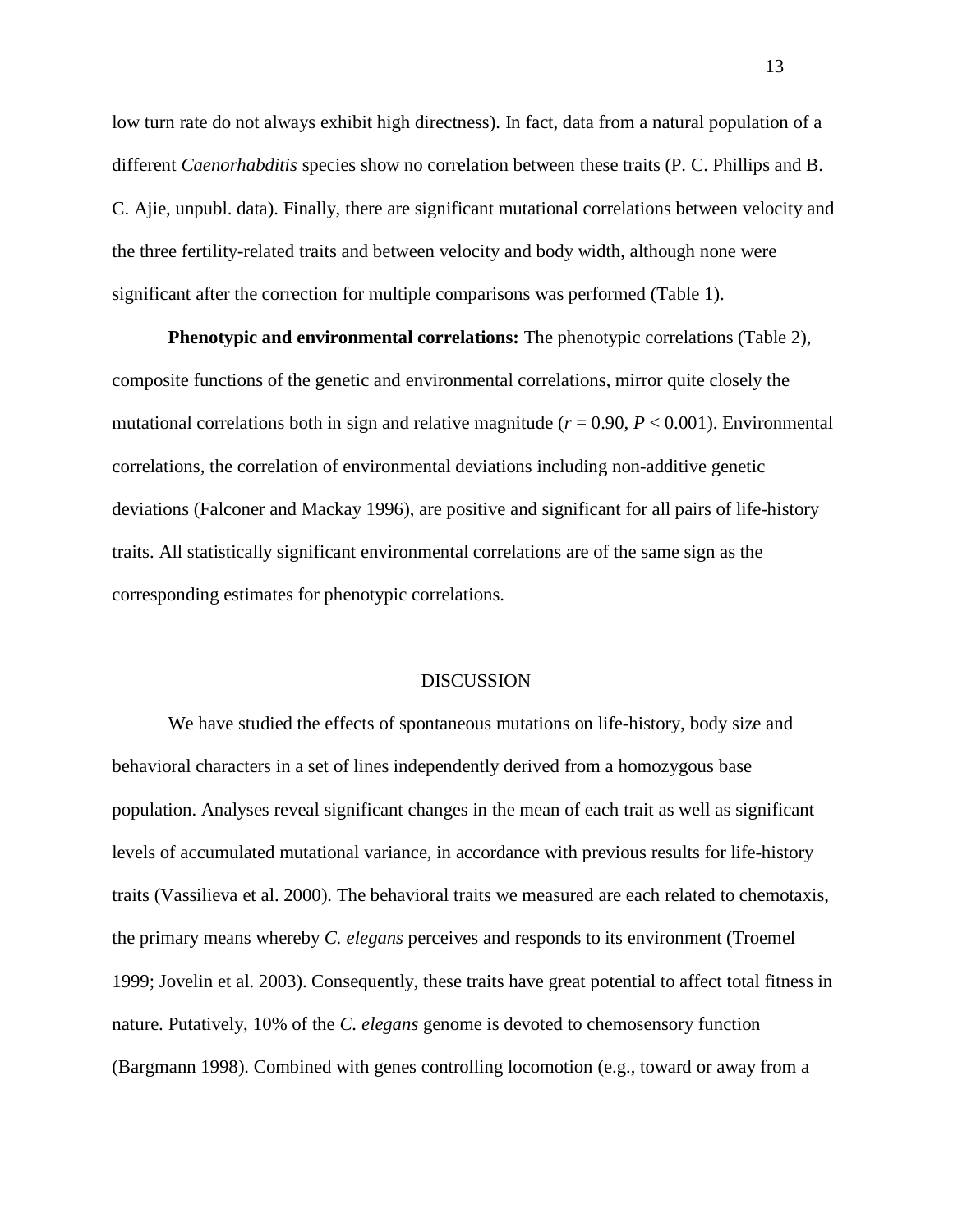chemical stimulus), these genomic regions are expected to comprise a fairly large mutational target, though likely not equivalent to those underlying life-history characters (Ajie et al. submitted).

Our findings for body width are qualitatively similar to those from a recent analysis of total body volume for the same lines after 152 generations of MA (Azevedo et al. 2002). Their study, also consistent with mutagenesis experiments in *Drosophila* (Keightley and Ohnishi 1998), found that mutation leads to reduced body size far more often than it increases size. However, Azevedo et al.'s (2002) estimate of  $h<sup>2</sup><sub>m</sub>$  for their measurement of body size—total body volume—is more than twice what we estimate in the current study for body width (0.4% versus 0.1% per generation). This, not surprisingly, indicates that total body volume is a more mutable trait than body width.

We find that newly-arising mutations affecting life-history tend to act pleiotropically, decreasing bivariate phenotypes. All life-history characters are significantly, positively correlated at the phenotypic, mutational and environmental levels, suggesting that the majority of new mutations will have deleterious pleiotropic effects on all components of fitness (e.g., Fig. 1). We find no evidence at the phenotypic or genetic level for life-history trade-offs being generated by antagonistic pleiotropy, in agreement with findings from EMS-mutagenized lines of *C. elegans* (Keightley et al. 2000). Although the mutational correlations between certain life-history traits are extremely high (e.g., early productivity and *r*) and must to some extent reflect overlapping measurement, there is little evidence from the bivariate analyses for the existence of any absolute genetic constraints among the traits we measured. All mutational correlations that showed a significant difference from zero were also statistically different than +1.0 (t-tests, *P* <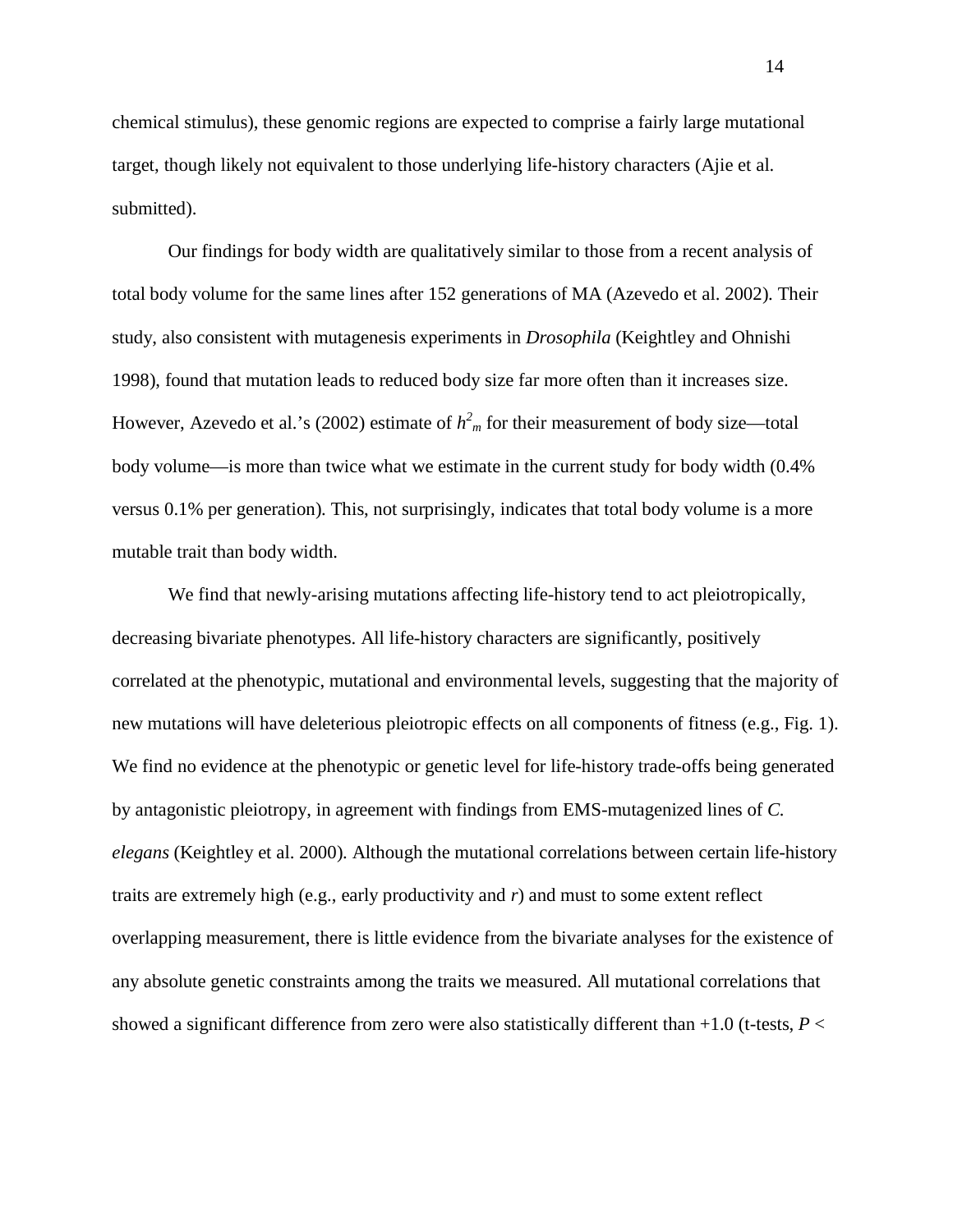0.05) Thus, there is unlikely to be complete genetic overlap in the control of any trait pairs that we studied.

 Statistically significant environmental correlations were found to be of the same sign as mutational correlations in every case. This indicates that genetic and environmental sources of variance operate along similar pathways and that, insofar as the environmental correlations detected here reflect those likely to be present in nature, residual environmental effects would not reduce the efficiency of natural selection by diminishing the correlation between genotype and phenotype. In a few cases (e.g., between directness and velocity) there were highly significant phenotypic correlations solely as a result of environmental correlations. This exemplifies the well-known hazard involved in inferring genetic correlations from phenotypic data (e.g., Willis et al. 1991).

 **Underlying causes of detected mutational correlations:** The necessity of large sample sizes, in addition to the time involved in measuring a number of different characters, makes the estimation of mutational correlations a challenging endeavor. And even when statistically significant mutational correlations are detected in a quantitative genetic experiment, there is generally not one indisputable interpretation of the result. As outlined below, several nonmutually exclusive possibilities exist when such correlations are detected.

*Pleiotropic mutations with correlated effects:* This is the case as modeled by Lande (1980) in which single mutations produce correlated effects on the traits that they influence, i.e., the effects of a mutation on each of the characters it influences are drawn from the same (multivariate Gaussian) distribution. Although different researchers have employed a variety of distributions for mutational effects, this is the general model of pleiotropic mutation assumed in most quantitative genetic theoretical studies (e.g., Jones et al. 2003; Zhang and Hill 2003).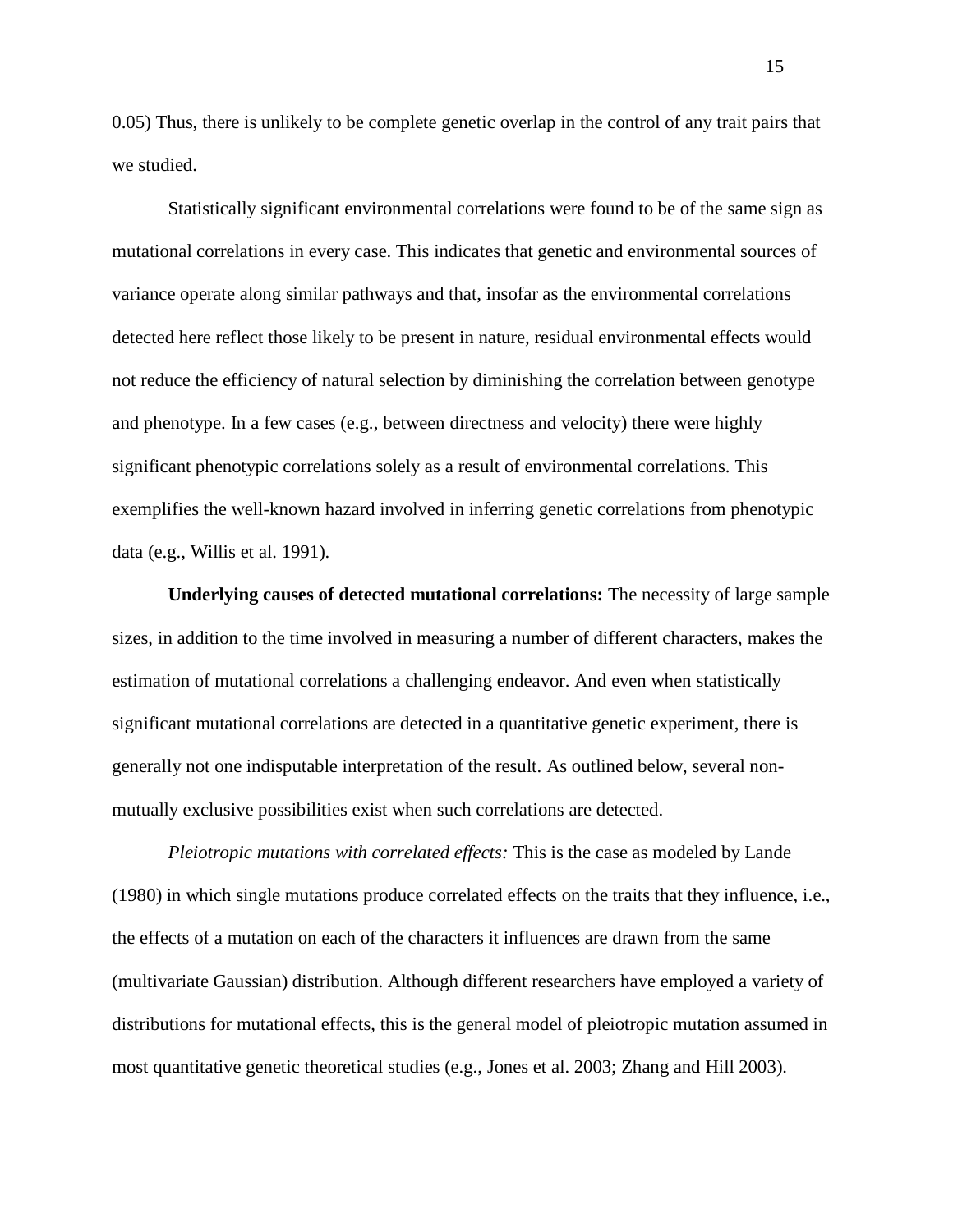*Pleiotropic mutations with uncorrelated effects:* For their maximum likelihood inferences of bivariate mutational effects, Keightley et al. (2000) employed a model in which every mutation produces some effect on each of two traits (i.e., universal pleiotropy), but these effects can be uncorrelated. Specifically, the effects of a single mutation on the two traits were independently drawn from bivariate gamma distributions having different scale parameters depending on the mutation rate and the reduction in mean phenotype observed in their MA lines. This model simply highlights the point that, although mutations generating genetic correlations may be pleiotropic on both traits, the distribution of mutational effects need not be correlated.

This situation can lead to the over- or underestimation of mutational correlations from mutation accumulation experiments, particularly when experimental lines contain different numbers of pleiotropic mutations. This is because lines that harbor the most mutations (pleiotropic or not) will tend to be extreme for both traits, even if the effects of the pleiotropic mutations are uncorrelated. The results of Keightley et al. (2000) suggest that MA experiments may be inadequate for describing the fine scale distribution of pleiotropic effects, but do not imply that detection of evolutionarily meaningful mutational correlations is beyond the reach of this experimental approach. An extreme example of this would be lethal mutations, as these lines display generalized deleterious effects. Inclusion of these lines in the current analysis would have the predictable effect of enhancing the overall pattern of genetic correlation, although the usefulness of those correlations would be less because this effect would be due to "diffuse" pleiotropy.

*Statistical association among traits due to sampling:* A far more insidious problem could arise when *apparent* mutational correlations are generated by sampling the "wrong" experimental lines by chance. The worst case scenario here would occur when mutations of large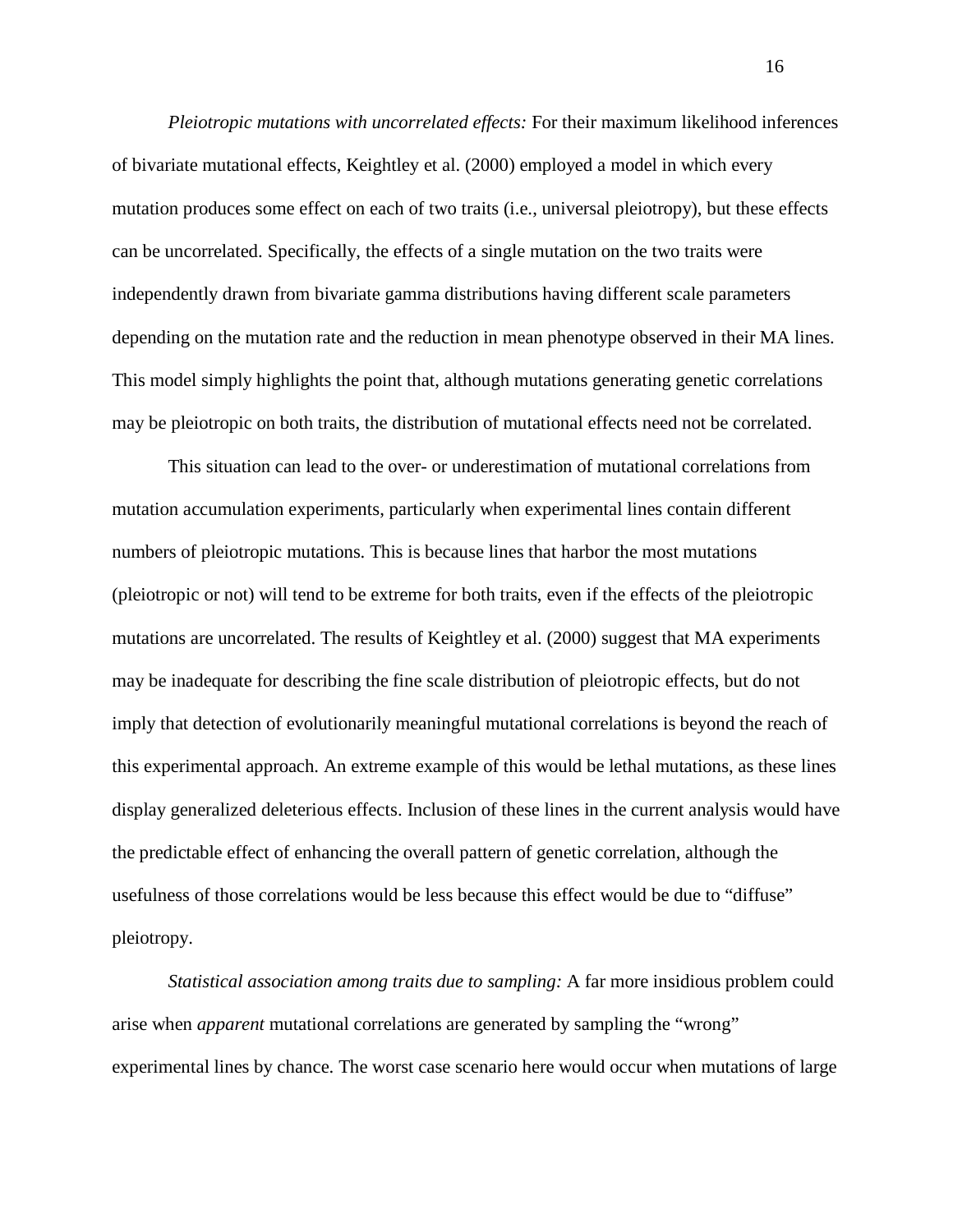effect at independent loci—each independently affecting two or more traits—happen to arise in the same line. In this case there would be mutational correlation without pleiotropy. If this occurs frequently, then MA experiments will be practically useless for studying any properties of mutational covariance. We performed calculations to test the likelihood that such sampling could produce spurious mutational correlations of the magnitude that we estimate from our data. Based on B-M estimates of mutation rate and average effect size for each character, we calculated the expected mutational correlation due to the accumulation of non-pleiotropic mutations in our lines. We found that the expected correlations due to sampling fell between +0.262 and -0.257 (data not shown). Since all of our statistically significant correlation estimates fall outside of this range (Table 1), the effects of sampling appear insufficient to explain our findings. Additionally, these analyses confirmed that neither the mutational effect size nor the number of mutations per line substantially affect the expected correlation due to sampling.

Although we cannot formally distinguish between the effect of lines having accumulated multiple, non-pleiotropic mutations and actual pleiotropy in our study, the likelihood of multiple non-pleiotropic mutations arising in the same MA lines is less likely in our study than in studies utilizing chemical mutagenesis (e.g., Camara et al. 2000; Keightley et al. 2000). The high mutation rates induced in these studies along with the chance of unequal mutagen doses across lines enhance the likelihood of correlations among mutational probabilities being generated. In any case, some of our most convincing evidence for the existence of true pleiotropy is the fact that we observe no generalized mutational correlations across all traits. This pattern would be expected if the apparent correlations were driven purely by the existence of multiple nonpleiotropic mutations in the experimental lines.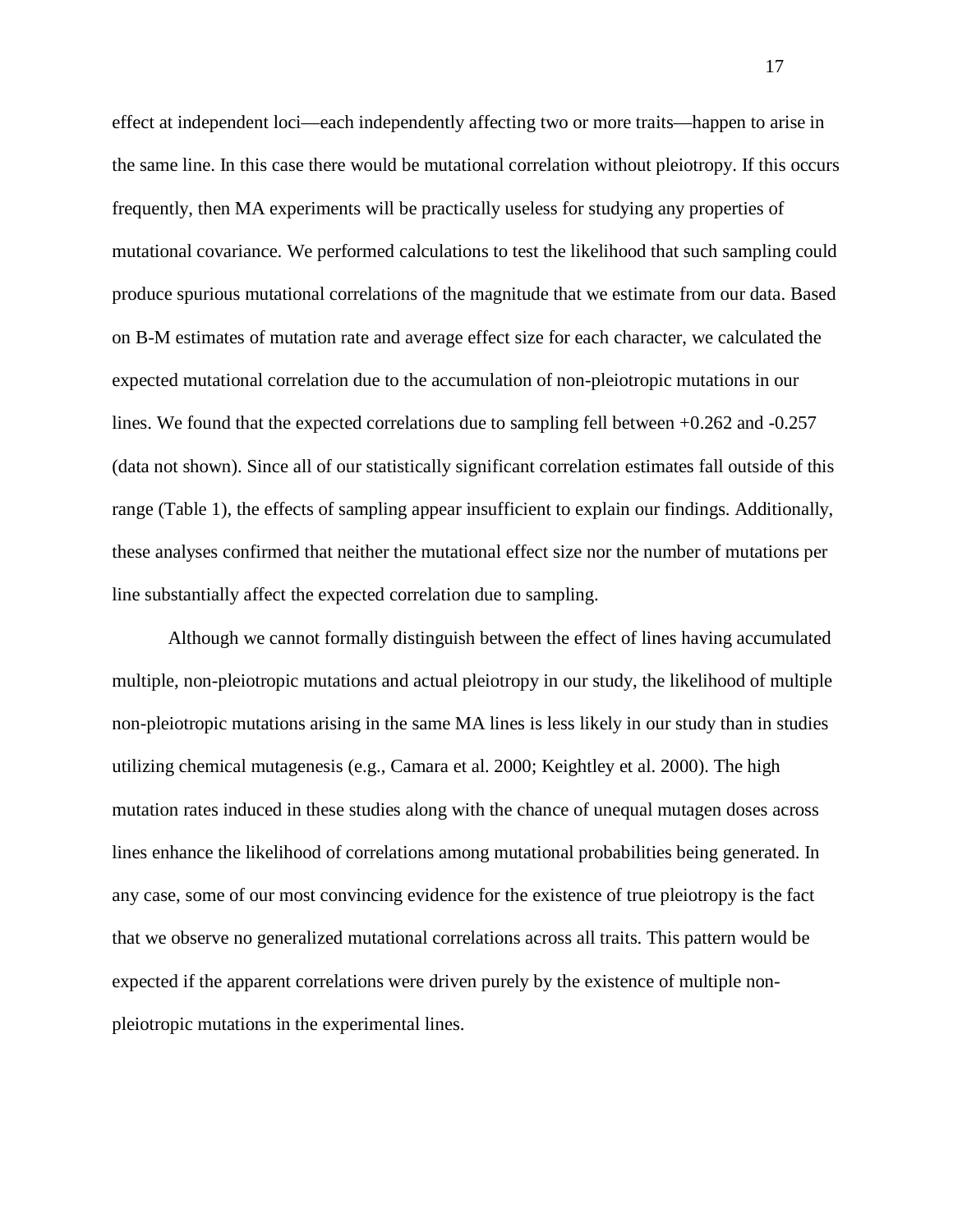*Hidden pleiotropy:* Finally, only the net pleiotropic effects are likely to be captured by MA experiments. If the pleiotropic effects of different loci tend to cancel each other, there could be some degree of "hidden pleiotropy" (Baatz and Wagner 1997). Strong pleiotropy can therefore exist without resulting in strong mutational correlations.

**Significance for evolutionary and conservation genetics:** Genetic variation observed for fitness correlates is thought to be at least partly explained by a balance between recurrent mutation, genetic drift and selection (Barton and Turelli 1989; Houle 1996; Falconer and Mackay 1996, Chapter 20; Lynch et al. 1998; Charlesworth and Hughes 2000). Our study indicates that polygenic covariance will be continually augmented by new, heritable covariance as well. In agreement with most studies of mutation, the majority of the mutational variation (and covariation) that accumulated in our lines is clearly detrimental in the laboratory environment. Such observations have led to the proposal that a large portion of the standing genetic variance in populations may simply reflect transient deleterious variation ineffectual for adaptive evolution (Houle et al. 1996), a view supported by a number of empirical studies (Houle et al. 1996; Lynch and Walsh 1998, Chapter 12). Under a scenario of deleterious mutation-selection balance, depending on the bivariate distribution of mutational effects, the synergistic pleiotropy for fitness correlates detected in this study would likely be beneficial as selection could more effectively eradicate such mutations from a population.

Similarly, positive pleiotropy may have greatly facilitated the fitness restoration observed in a previous study of these lines (Estes and Lynch 2003). Under a regime of large population size exposed to selection, MA lines were shown on average to rapidly recover original levels of mean fitness, most likely as a result of selection for compensatory mutations. If a compensatory mutation had positive pleiotropic effects on multiple components of fitness, the selective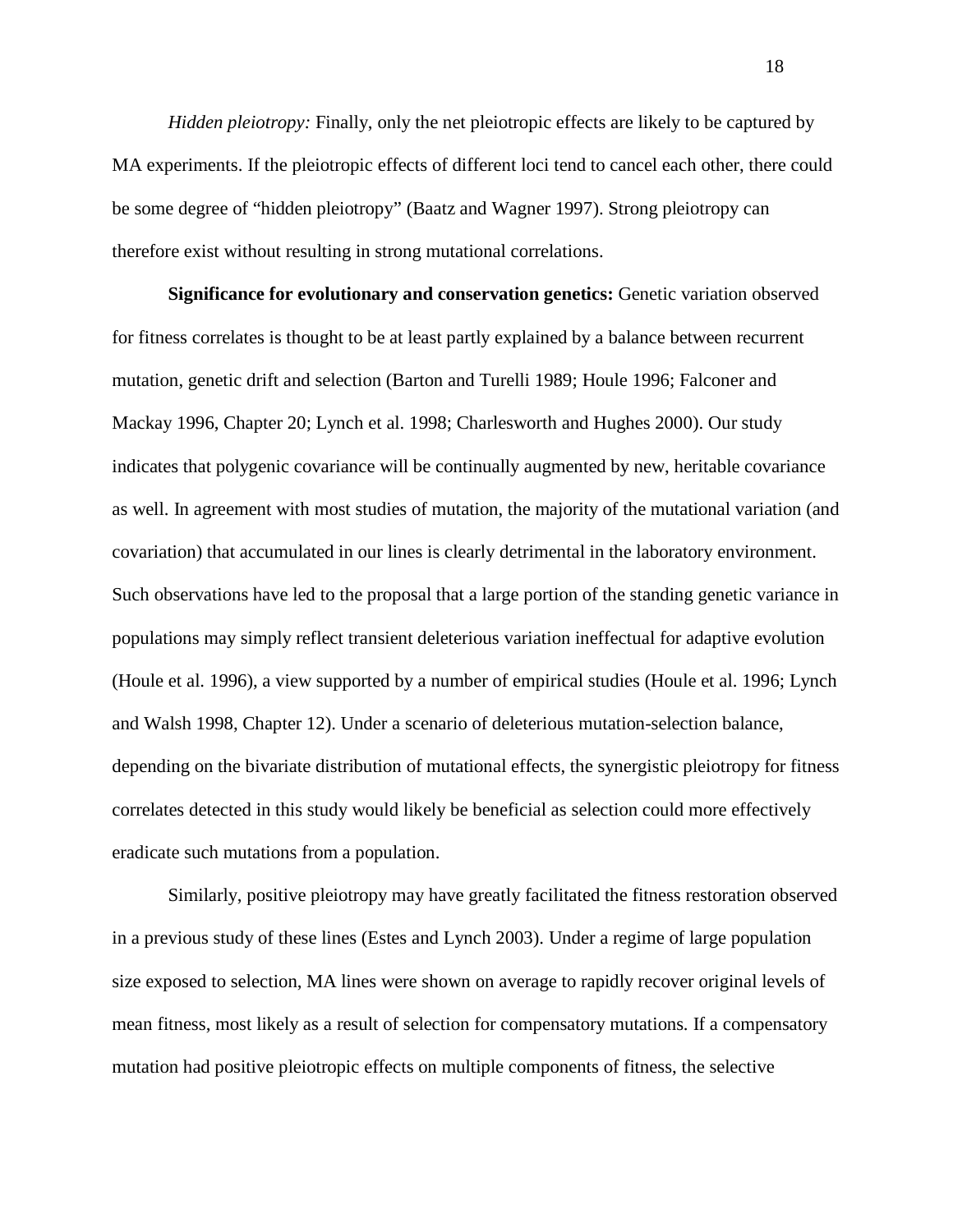advantage of this allele would be considerably larger than for mutations that acted to compensate single traits (e.g., Poon and Otto 2000).

While positive pleiotropic effects of deleterious mutations could promote the eradication of such variants in nature, in populations where natural selection is relaxed (e.g., experimental lines, small captive populations of endangered species) if a mutation negatively influences multiple fitness components, the total effect of mutation for populations will obviously be magnified. This mutational load will be underestimated if all such components are not measured. Alternatively, negative pleiotropic effects could result in overestimates of the total mutational load on fitness. Our results indicate that the former could be a significant problem, particularly since many studies of spontaneous mutation have focused on a single component of fitness such as juvenile viability or adult productivity. Additionally, if pleiotropic gene action is environmentally dependent, these biases could be even more extreme.

## **Implications for genetic modularity and evolution of genetic correlations:**

Understanding the mechanisms that bring about correlations between different characters will be essential to understanding phenotypic and genetic integration (e.g., Wright 1918, 1935; Berg 1959; Wagner 1996; Wagner and Altenberg 1996; Cheverud 1996; Hansen 2003) and its role in promoting or constraining evolution (e.g., Steppan et al. 2002; Jones et al. 2003). Wagner's (1996) model addressing the evolution of pleiotropy by differential epistasis predicts that only loci selected for a common function will evolve or maintain pleiotropic effects. This is taken to mean that the natural patterns of covariance should evolve to match the pattern of stabilizing selection and the pattern of mutational effects, thereby permitting the integrated evolution of functionally related characters (Cheverud 1984, 1996; Bürger 2000).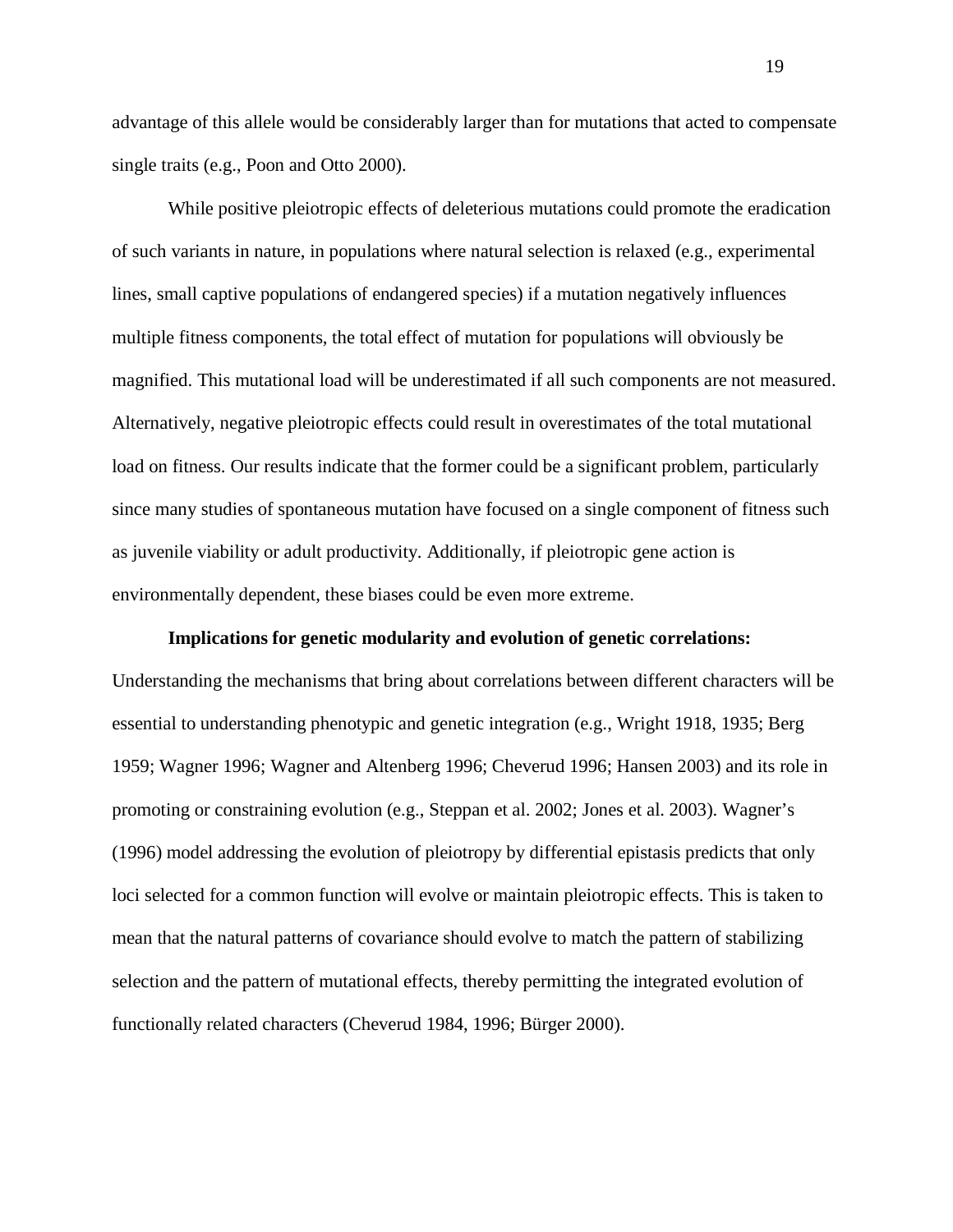Recent quantitative genetic and QTL studies have yielded some support for these ideas as genomic regions found to produce manifold effects have been generally restricted to suites of functionally and developmentally related traits (Cheverud et al. 1997, 2004; Leamy et al. 1999; Shook and Johnson 1999; Klingenberg et al. 2004, but see Knight et al. 2001). For newly arising variants, we too find little evidence for widespread pleiotropy between traits from different functional classes—at least as we have defined such classes. There were however, extensive correlations between width of L4 individuals and fertility traits (e.g., Fig. 1). Yet, these traits are likely to be at least partially functionally correlated, as body width would place an upper bound on gonad size and, presumably by default, fertility. Though we did not measure a large of number traits from "unrelated" character classes, our results lend provisional support for the hypothesis of genetic independence of functionally unrelated traits. However, in the absence of data on the action of natural selection on patterns of covariance, the hypothesis of the evolution of conformity between mutational and natural covariance patterns remains untested.

If the G-matrix were stable over the course of evolutionary time, extrapolation of the multivariate breeders' equation over multiple generations would be useful for predicting longterm evolutionary potential and revealing genetic constraints (Lande 1979). However, since the components of G, the genetic (co)variances, are functions of underlying gene frequencies (Falconer and Makcay 1996), it is subject to evolutionary modification by all of the same forces that affect the genetic variation. Theoretical and empirical evidence clearly demonstrate that **G**, while it may in some cases remain stable at the within-species level, can change in variety of ways over long periods of time (reviewed in Steppan et al. 2002). As such, predictive theories of character evolution must eventually be reconciled with a mechanistic understanding of precisely how G-matrix components evolve (Arnold et al. 2001; Phillips and McGuigan 2005). Our study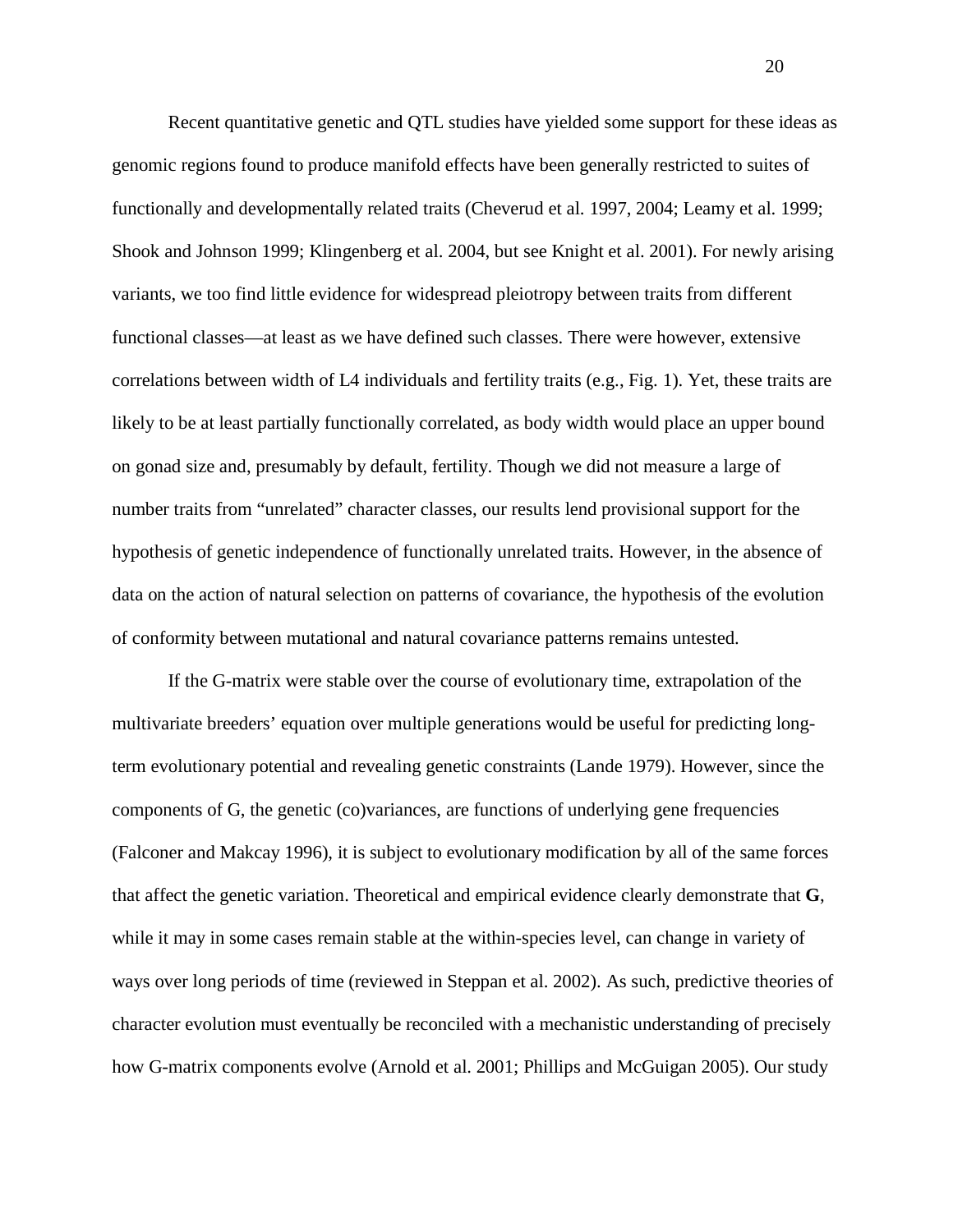indicates that the pleiotropic input of mutation cannot be ignored as a potential evolutionary force for G. However, in this context, data on the mutational integration of traits are of limited meaning in the absence of knowledge of patterns of covariance among characters in natural populations. If the majority of mutations have large negative impacts on fitness, pleiotropism will act to increase their selective effects in nature. This will cause such mutations to be more effectively purged from populations thereby prohibiting their involvement in the evolution of **G**matrices.

Comparative studies of mutational and standing genetic covariance to determine how natural selection responds to the genetic (co)variance generated by pleiotropic mutation and whether mutation tends to recreate patterns of covariation maintained by selection (Lande, 1980) are badly needed. Such studies are crucial for generating accurate null models to test alternative hypotheses regarding the underlying causes of patterns of divergence between taxa (Lande 1976; 1979; Lofsvold, 1986; Lynch 1990; Arnold et al. 2001; Steppan et al. 2002), for inferring evolutionary constraints or limits to artificial selection (Arnold 1992; Falconer and Mackay 1996), as well as to assess the adequacy of models regarding the mechanisms maintaining genetic variation (Barton and Turelli 1989; Houle et al. 1994) and the evolution of pleiotropism (Cheverud 1996).

#### ACKNOWLEDGMENTS

We thank S. Arnold, the UO-OSU G-matrix seminar group, C. Baer, F. Shaw, R. Shaw, and two anonymous reviewers for helpful discussion and comments. This work was supported by National Institutes of Health Grant (GM54185) and National Science Foundation Grant (DEB-0088083) to PCP, National Institutes of Health grant (GM36827) to ML, and by training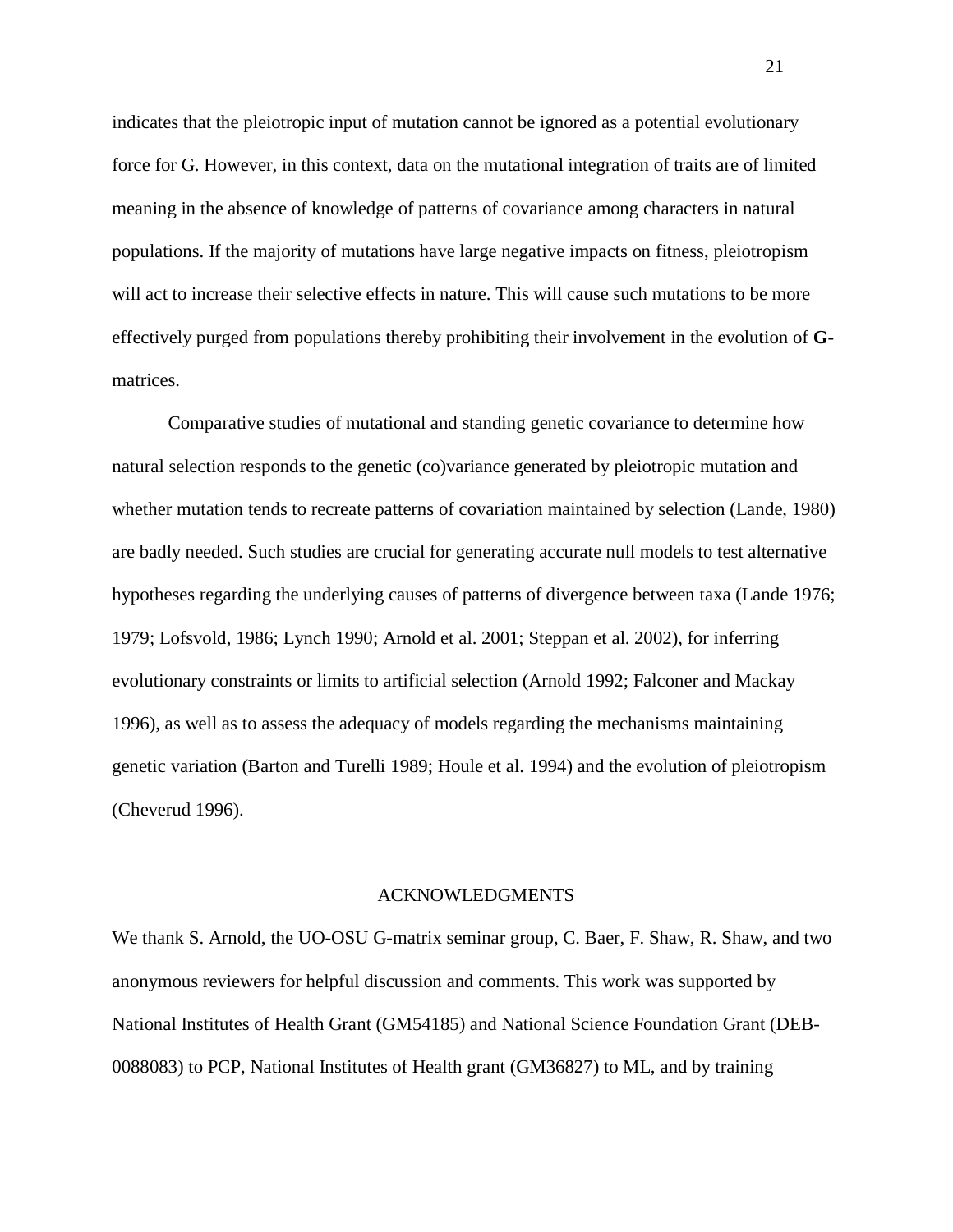fellowships from the National Science Foundation (DBI-9413223) and the U.S. Public Health Service (GM-07413) to SE.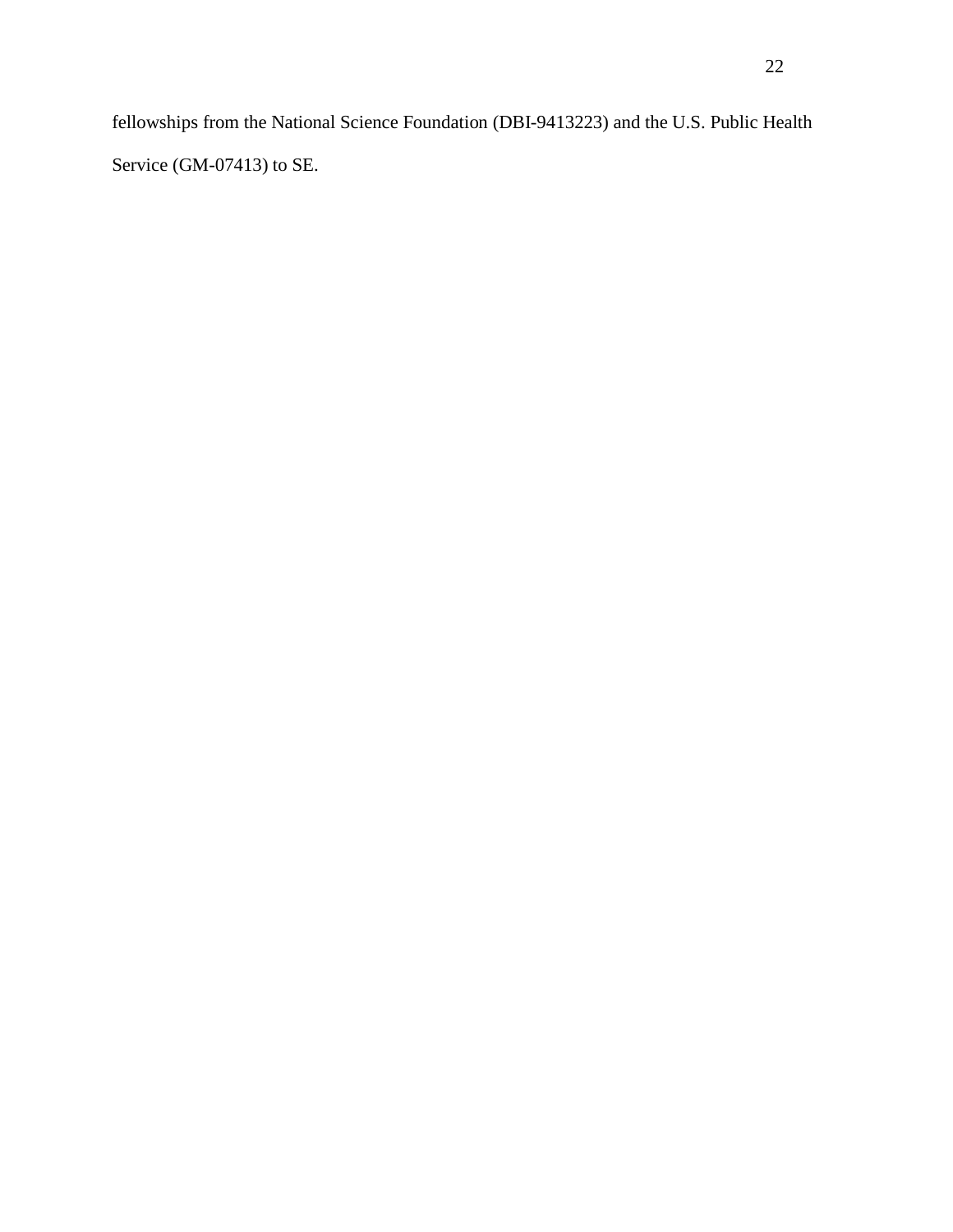#### LITERATURE CITED

- Ajie, B. C., S. Estes, M. Lynch, and P. C. Phillips, 2005 Behavioral degradation under mutation accumulation. Genetics **##**:####-####.
- Arnold, S. J., 1981 Behavioral variation in natural populations. I. Phenotypic, genetic and environmental correlations between chemoreceptive responses to prey in the garter snake, *Thamnophis elegans*. Evolution **35:** 489-509.

\_\_\_\_\_\_\_\_1992 Constraints on phenotypic evolution. Am. Nat. **140:** S85-S107.

- Arnold, S. J., M. E. Pfrender, and A. G. Jones, 2001 The adaptive landscape as a conceptual bridge between micro- and macroevolution. Genetica **112/113:** 9-32.
- Azevedo, R. B. R., P. D. Keightley, C. Laurén-Määttä, L. L. Vassilieva, M. Lynch, and A. M. Leroi, 2002 Spontaneous mutational variation for body size in *Caenorhabditis elegans*. Genetics **162:** 755-765.
- Baatz, M., and G. P. Wagner, 1997 Adaptive inertia caused by hidden pleiotropic effects. Theor. Pop. Biol. **51:** 49-66.
- Bargmann, C. I., 1998 Neurobiology of the *Caenorhabditis elegans* genome. Science **282:** 2028- 2033.
- Barton, N. H., and M. Turelli, 1989 Evolutionary quantitative genetics: how little do we know? Annu. Rev. Genet. **23:** 337-370.

Berg, R. L., 1960 The ecological significance of correlation pleiades. Evolution **14**: 171-180.

- Björklund, M., 1996 The importance of evolutionary constraints in ecological time scales. Evol. Ecol. **10:** 423-431.
- Bürger, R., 2000 *The Mathematical Theory of Selection, Recombination, and Mutation.* Wiley, Chichester, England.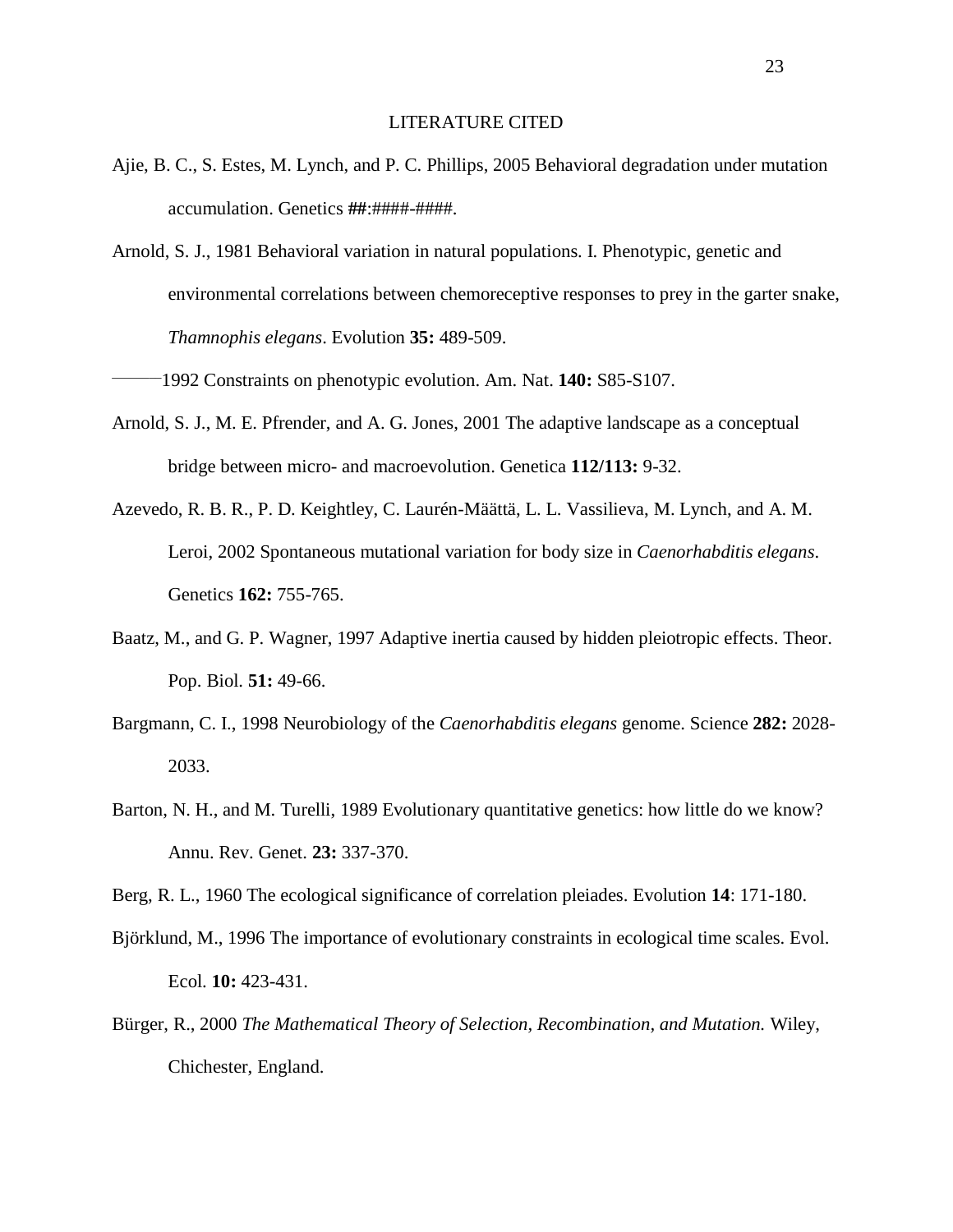- Camara, M. D., C. A. Ancell, and M. Pigliucci, 2000 Induced mutations: a novel tool to study phenotypic integration and evolutionary constraints in *Arabidopsis thaliana*. Evol. Ecol. Res. **2:** 1009-1029.
- Charlesworth, B., and K. A. Hughes, 2000 The maintenance of genetic variation for life-history traits, pp. 369-392 in *Evolutionary Genetics: From Molecules to Morphology, Vol. 1.*, edited by R. S. Singh and C. B. Krimbas. Cambridge University Press, Cambridge, U. K.
- Cheverud, J. M., 1984 Quantitative genetics and developmental constraints on evolution by selection. J. Theor. Biol. **110:** 155-171.
- Cheverud, J. M., 1996 Developmental integration and the evolution of pleiotropy. Am. Zool. **36:** 44-50.
- Cheverud, J. M., T. H. Ehrich, T. T. Vaughn, S. F. Koreishi, R. B. Linsey, and L. S. Pletscher, 2004 Pleiotropic effects on mandibular morphology II: Differential epistasis and genetic variation in morphological integration. J. Exp. Zool. **302B**: 42-35.
- Cheverud, J. M., E. J. Routman, and D. J. Irschick, 1997 Pleiotropic effects of individual gene loci on mandibular morphology. Evolution **51:** 2006-2016.
- Crespi, B. J., 2000 The evolution of maladaptation. Heredity **84:** 623-629.
- Davies, E. K., A. D. Peters, and P. D. Keightley, 1999 High frequency of cryptic deleterious mutations in *Caenorhabditis elegans*. Science **285:** 1748-1751.
- Deng, H.-W., V. Haynatzka, K. Spitze, and G. Haynatzki, 1999 The determination of genetic covariances and prediction of evolutionary trajectories based on a genetic correlation matrix. Evolution **53:** 1592-1599.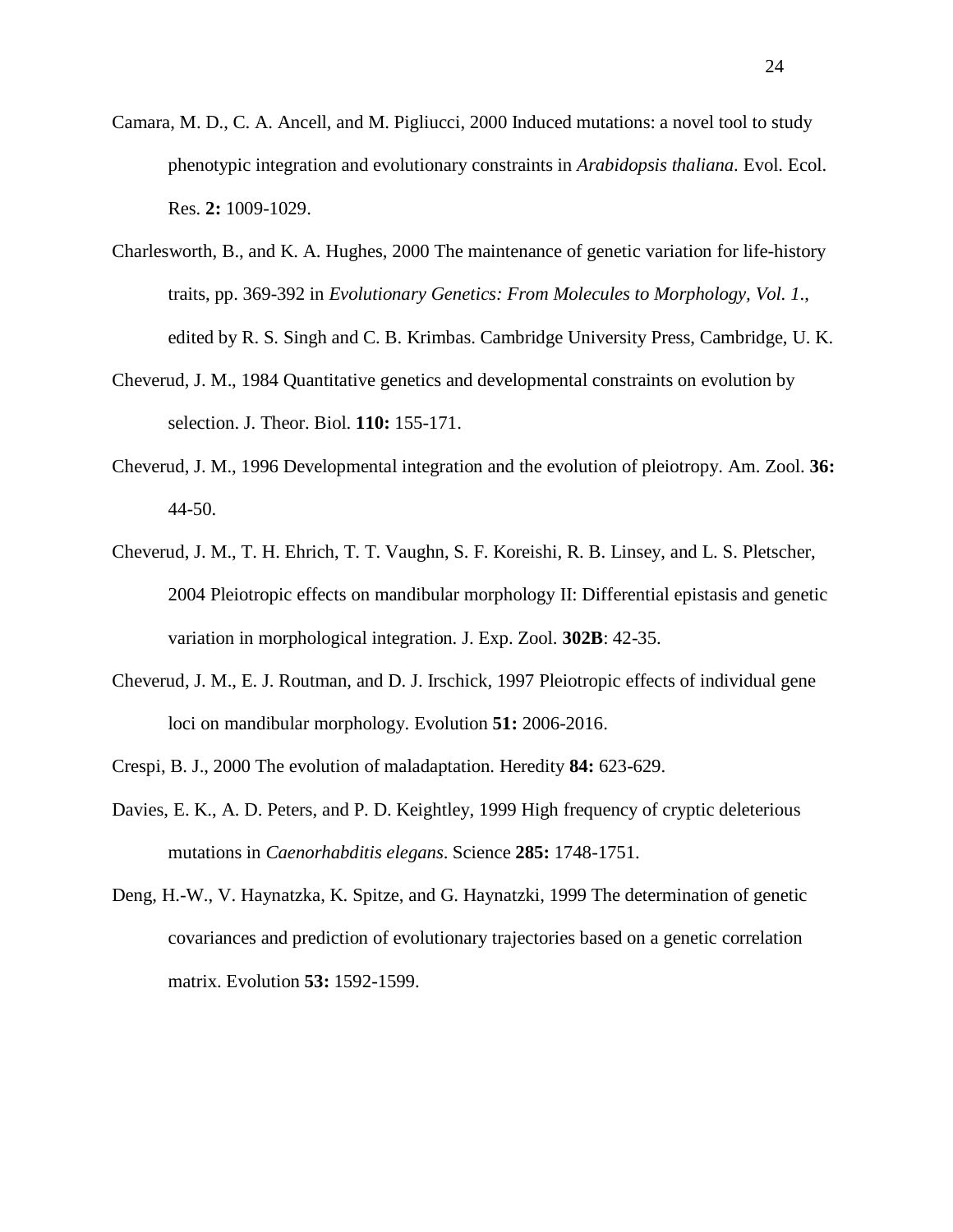- Denver, D. R., K. Morris, M. Lynch, and W. K. Thomas, 2004 High mutation rate and predominance of insertions in the *Caenorhabditis elegans* nuclear genome. Nature **430**: 679-682.
- Denver, D. R., K. Morris, M. Lynch, L.L. Vassilieva, and W. K. Thomas, 2000 High direct estimates of the mutation rate in the mitochondrial genome of *C. elegans*. Science **289:** 2342-2344.
- Estes, S., and M. Lynch, 2003 Rapid fitness recovery in mutationally degraded lines of *Caenorhabditis elegans*. Evolution **57:** 1022-1030.
- Estes, S., P. C. Phillips, D. R. Denver, W. K. Thomas, and M. Lynch, 2004 Mutation accumulation in populations of varying size: The distribution of mutational effects for fitness correlates in *Caenorhabditis elegans.* Genetics **166:** 1269-1279.
- Etterson, J. R., and R. G. Shaw, 2001 Constraint to adaptive evolution in response to global warming. Science **294:** 151-154.
- Falconer, D. S., and T. F. C. Mackay, 1996 *Introduction to Quantitative Genetics, 4th ed.*, Longman, Essex, U. K.
- Fernández, J., and C. López-Fanjul, 1996 Spontaneous mutational variances and covariances for fitness-related traits in *Drosophila melanogaster*. Genetics **143:** 829-837.
- Hansen, T. F., 2003 Is modularity necessary for evolvability? Remarks on the relationship between pleiotropy and evolvability. BioSystems **2189:** 1-12.
- Houle, D., 1991 Genetic covariance of fitness correlates: what genetic correlations are made of and why it matters. Evolution **45:** 630-648.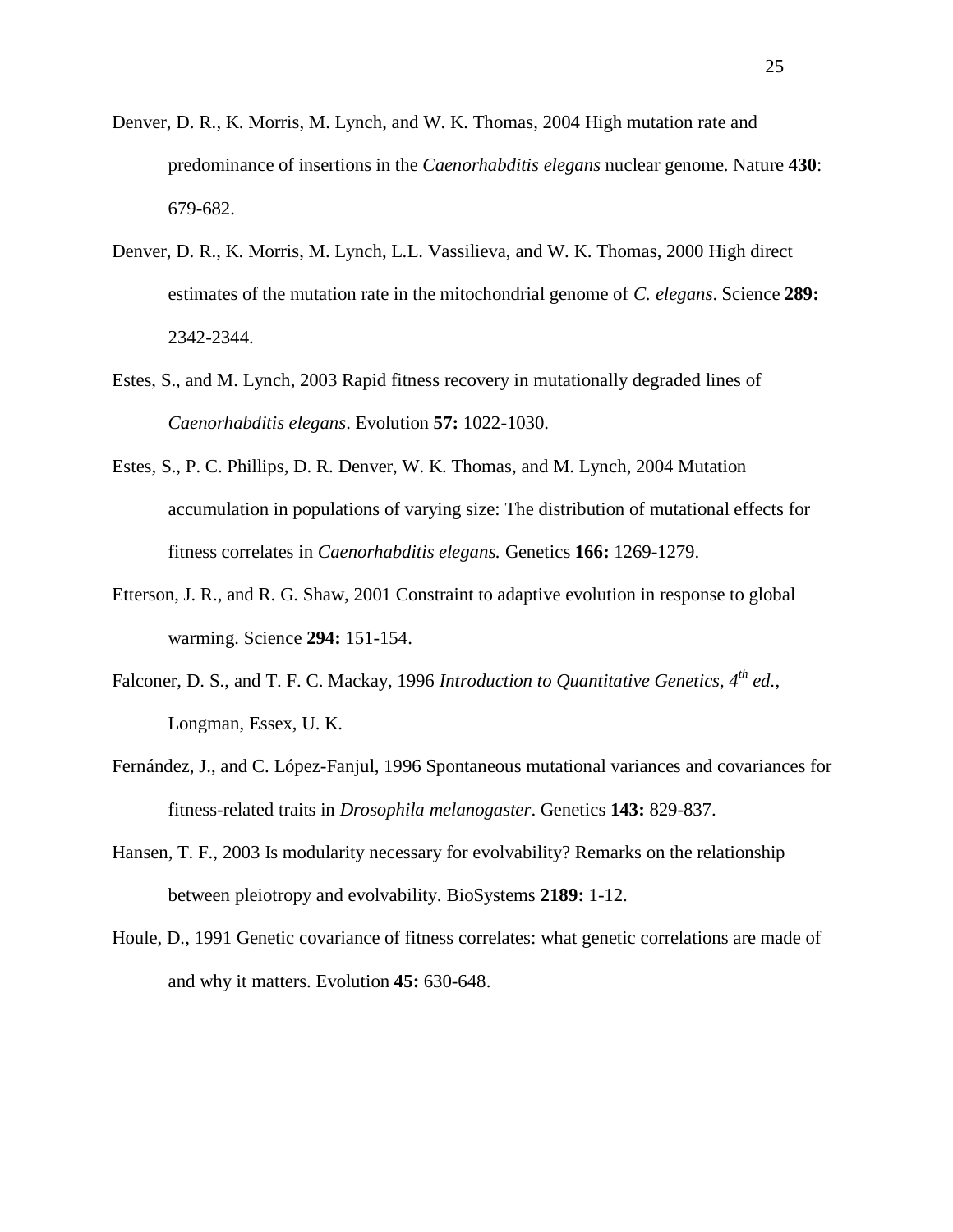- Houle, D., K. A. Hughes, D. K. Hoffmaster, J. Ihara, S. Assimacopoulos, D. Canada, and B. Charlesworth, 1994 The effects of spontaneous mutation on quantitative traits. I. Variances and covariances of life history traits. Genetics **138:** 773-785.
- Houle, D., B. Morikawa, and M. Lynch, 1996 Comparing mutational variabilities. Genetics **143:** 1467-1483.
- Jones, A. G., S. J. Arnold, and R. Bürger, 2003 Stability of the G-matrix in a population experiencing pleiotropic mutation, stabilizing selection, and genetic drift. Evolution **57:** 1747-1760.
- Jovelin, R., B. C. Ajie and P. C. Phillips, 2003 Molecular evolution and quantitative variation for chemosensory behaviour in the nematode genus Caenorhabditis. Mol. Ecol. **12:** 1325- 1337.
- Keightley, P. D., and W. G. Hill, 1990 Variation maintained in quantitative traits with mutationselection balance: pleiotropic side-effects on fitness traits. Proc. R. Soc. Lond. B. **242:** 95-100.
- Keightley, P. D., and O. Ohnishi, 1998 EMS-induced polygenic mutation rates for nine quantitative characters in *Drosophila melanogaster*. Genetics **148:** 753-766.
- Keightley, P. D., E. K. Davies, A. D. Peters, and R. G. Shaw, 2000 Properties of ethylmethane sulfonate-induced mutations affecting life-history traits in *Caenorhabditis elegans* and inferences about bivariate distributions of mutation effects. Genetics **156:** 143-154.
- Klingenberg, C. P., L. J. Leamy, and J. M. Cheverud, 2004 Integration and modularity of quantitative trait locus effects on geometric shape in the mouse mandible. Genetics **166**: 1909-1921.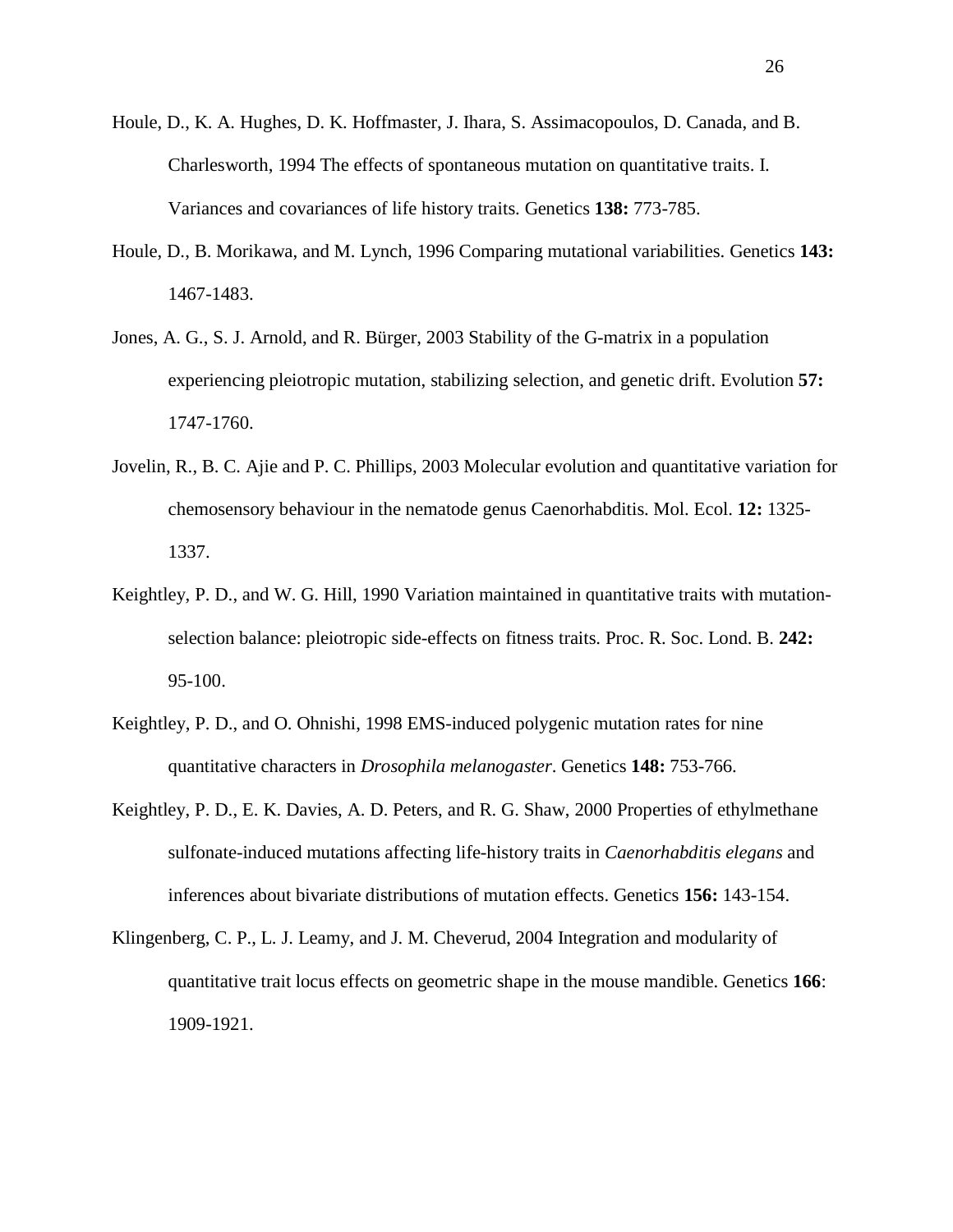- Knapp, S. J., W. C. Bridges, Jr., and M.-H. Yang, 1989 Nonparametric confidence interval estimators for heritability and expected selection response. Genetics **121:** 891-898.
- Knight, C. G., R. B. R. Azevedo, and A. M. Leroi, 2001 Testing life-history pleiotropy in *Caenorhabditis elegans.* Evolution **55:** 1795-1804.
- Lande, R., 1975 The maintenance of genetic variability by mutation in a polygenic character with linked loci. Genet. Res. **26:** 221-235.
- Lande, R., 1976 The maintenance of genetic variability by mutation in a polygenic character with linked loci. Genet. Res. **26:** 221-235.
- Lande, R., 1979. Quantitative genetic analysis of multivariate evolution, applied to brain:body size allometry. Evolution **33:** 402-416.
- Lande, R., 1980. The genetic covariance between characters maintained by pleiotropic mutations. Genetics **94:** 203-215.
- Lande, R., 1981. Models of speciation by sexual selection on polygenic traits. Proc. Natl. Acad. Sci. USA **78:** 3721-3725.
- Lande, R., 1984. The genetic correlation between characters maintained by selection, linkage and inbreeding. Genet. Res. **44:** 309-320.
- Leamy, L. J., E. J. Routman and J. M. Cheverud, 1999 Quantitative trait loci for early- and latedeveloping skull characters in mice: a test of the genetic independence model of morphological integration. Am. Nat. **153:** 201-214.
- Li, W.-H., 1997 *Molecular Evolution*. Sinauer, Sunderland, Massachusetts.
- Lovsfold, D., 1986 Quantitative genetics of morphological differentiation in *Peromyscus*. I. Tests of the homogeneity of genetic covariance structure among species and subspecies. Evolution **40:** 559-573.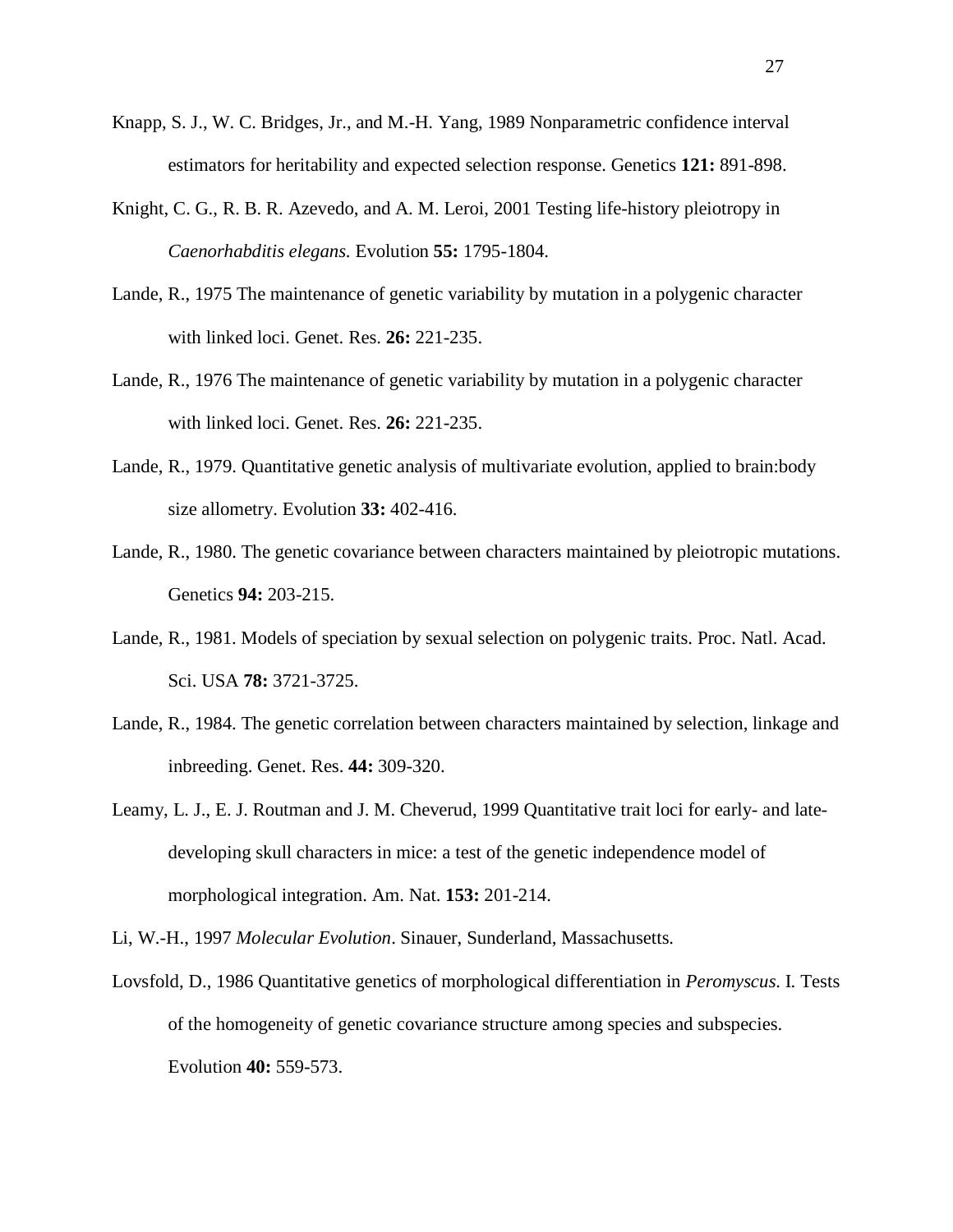- Lynch, M., 1985 Spontaneous mutation for life-history characters in an obligate parthenogen. Evolution **39:** 804-818.
- Lynch, M., 1990. The rate or morphological evolution in mammals from the standpoint of the neutral expectation. Am. Nat. **136:** 727-741.
- Lynch, M., and B. Walsh, 1998 *Genetic Analysis of Quantitative Traits*. Sinauer, Sunderland, Mass.
- Lynch, M., L. Latta, J. Hicks, and M. Giorgianni, 1998 Mutation, selection, and the maintenance of life-history variation in a natural population. Evolution **52:** 727-733.
- Partridge, L., and N. H. Barton, 1993 Optimality, mutation, and the evolution of ageing. Nature **362:** 305-311.
- Phillips, P. C., 2002 H2boot: bootstrap estimates and tests of quantitative genetic data, University of Oregon, software available at http://darkwing.uoregon.edu/~pphil/software.html.
- Phillips, P.C., and K. L. McGuigan, 2005 Evolution of genetic variance-covariance structure, pp. XX in *Evolutionary Genetics: Concepts and Case Studies*, edited by C.W. Fox and J.B. Wolf (eds). Oxford University Press, Oxford, England.
- Phillips, P.C., M.C. Whitlock, and K.A. Fowler, 2001 Inbreeding changes the shape of the genetic covariance matrix in *Drosophila melanogaster*. Genetics **158:**1137-1145.
- Pierce-Shimomura, J. T., T. M. Morse, and S. R. Lockery, 1999 The fundamental role of pirouettes in *Caenorhabditis elegans*. J. Neuro. **19:** 9557-9569.
- Poon, A., and S. P. Otto, 2000 Compensating for our load of mutations: freezing the meltdown of small populations. Evolution **54:** 1467-1479.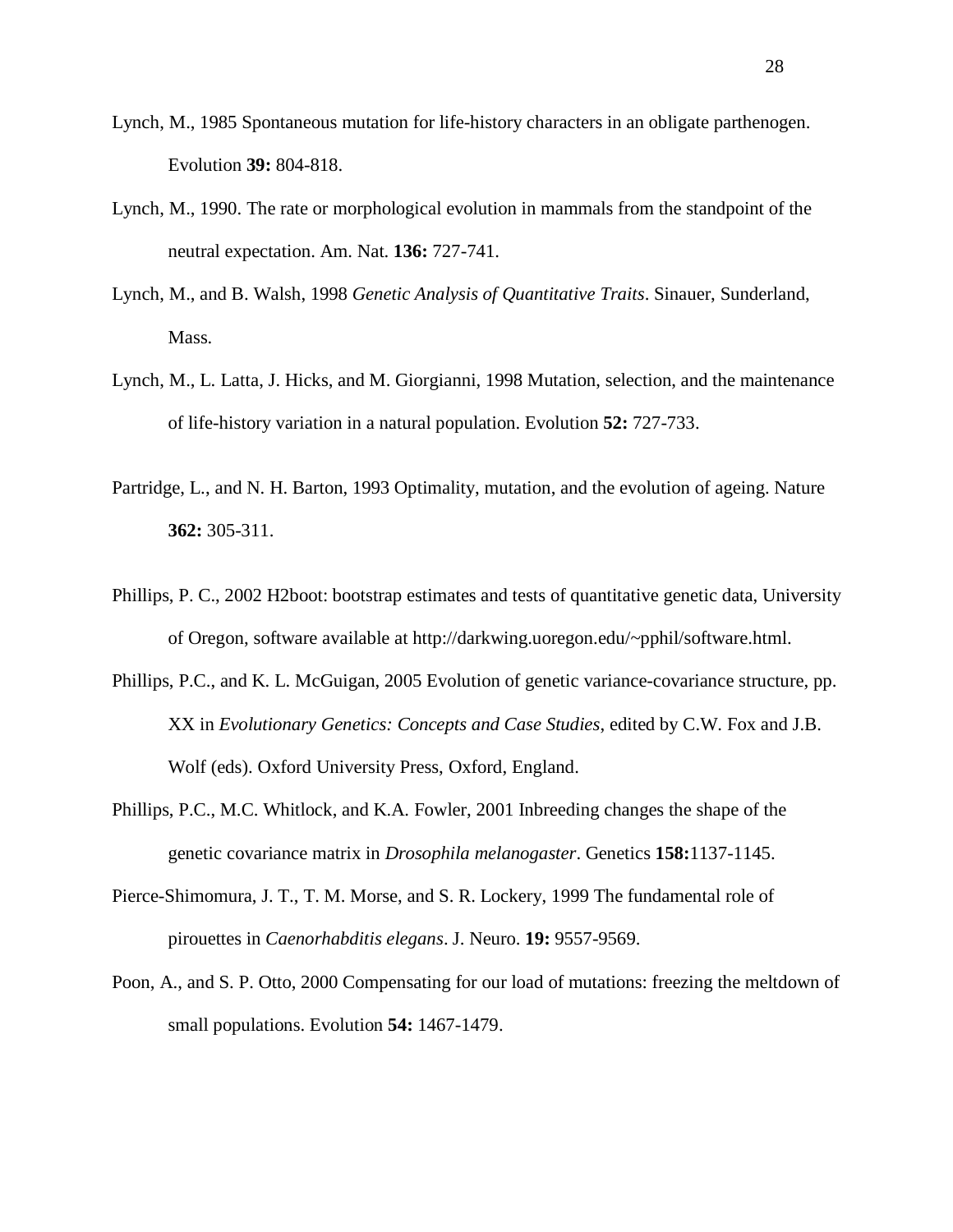Raff, R. A., 1996 The *Shape of Life: Genes, Development, and the Evolution of Animal Form*. University of Chicago Press, Chicago.

Rice, W. R., 1989 Analyzing tables of statistical tests. Evolution **43:** 223-225.

- Riska, B., T. Prout, and M. Turelli, 1989 Laboratory estimates of heritabilities and genetic correlations in nature. Genetics **123:** 865-871.
- Roff, D. A., 2000 Trade-offs between growth and reproduction: an analysis of the quantitative genetic evidence. J. Evol. Biol. **13:** 434-445.

Roff, D. A., 2002 *Life History Evolution*. Sinauer, Sunderland, Mass.

- Schluter, D. 1996. Adaptive radiation along lines of least resistance. Evolution **50:** 1766-1774.
- Shaw, F. H., R. G. Shaw, G. S. Wilkinson and M. Turelli, 1995 Changes in genetic variances and covariances: **G** Whiz! Evolution **49:** 1260-1267.
- Shook, D. R., and T. E. Johnson, 1999 Quantitative trait loci affecting survival and fertilityrelated traits in *Caenorhabditis elegans* show genotype-environment interaction, pleiotropy and epistasis. Genetics **153:** 1233-1243.
- Stadler, M., A. Mayer, H. Anke, and O. Sterner, 1994 Fatty acids and other compounds isolated from culteres of Bascidiomycetes. Planta Med. **60:** 128-132.
- Steppan, S. J., P. C. Phillips, D. Houle, 2002 Comparative quantitative genetics: evolution of the **G** matrix. Trends Ecol. Evol. **17:** 320-327.
- Sulston J., and J. Hodgkin, 1988 Methods, pp. 587-606 in *The Nematode Caenorhabditis elegans*, edited by W. B. Wood. Cold Spring Harbor Laboratory Press, Plainview, New York.
- The *C. elegans* Sequencing Consortium, 1998 Genome sequence of the nematode *C. elegans*: a platform for investigating biology. Science **282:** 2012-2018.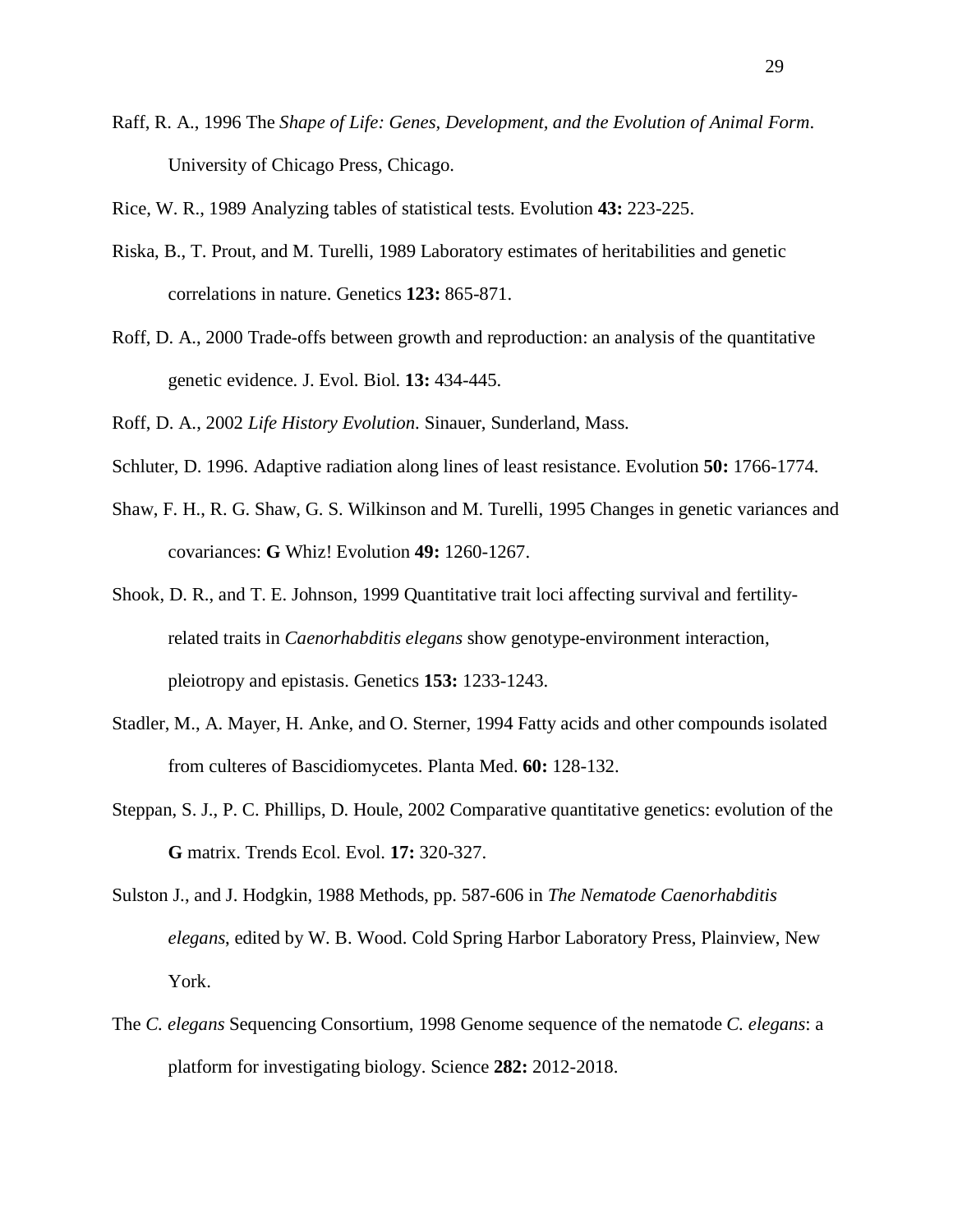Troemel, E. R., 1999 Chemosensory signaling in *C. elegans*. Bioessays **21:** 1011-1020.

- Turelli, M., 1988 Phenotypic evolution, constant covariances, and the maintenance of additive genetic variance. Evolution **42:** 1342-1347.
- Turelli, M., 1985 Effects of pleiotropy on predictions concerning mutation-selection balance for polygenic traits. Genetics **111:**165-195.
- Vassilieva, L. L., and M. Lynch, 1999 The rate of spontaneous mutation for life-history traits in *Caenorhabditis elegans*. Genetics **151:** 119-129.
- Vassilieva, L. L., A. M. Hook, and M. Lynch, 2000 The fitness effects of spontaneous mutations in *Caenorhabditis elegans*. Evolution **54:** 1234-1247.
- Via, S. and R. Lande, 1985 Genotype-environment interaction and the evolution of phenotypic plasticity. Evolution **39:** 505-522.
- Wagner, G. P., 1996 Homologues, natural kinds and the evolution of modularity. Am. Zool. **36:** 36-43.
- Wagner, G. P., and L. Altenberg, 1996 Complex adaptations and the evolution of evolvability. Evolution **50:** 967-977.
- Whitlock, M. C., P. C. Phillips, and K. Fowler, 2002 Persistence of changes in the genetic covariance matrix after a bottleneck. Evolution **56:** 1968-1975.
- Wilkinson, G. S., K. Fowler and L. Partridge, 1990 Resistance of genetic correlation structure to directional selection in *Drosophila melanogaster*. Evolution **44:** 1990-2003.
- Willis, J. H., J. A. Coyne, and M. Kirkpatrick, 1991 Can one predict the evolution of quantitative characters without genetics? Evolution **45:** 441-444.
- Wright, S., 1918 On the nature of size factors. Genetics **3**: 367-374.
- Wright, S, 1935 General, group and special size factors. Genetics **17**: 603-619.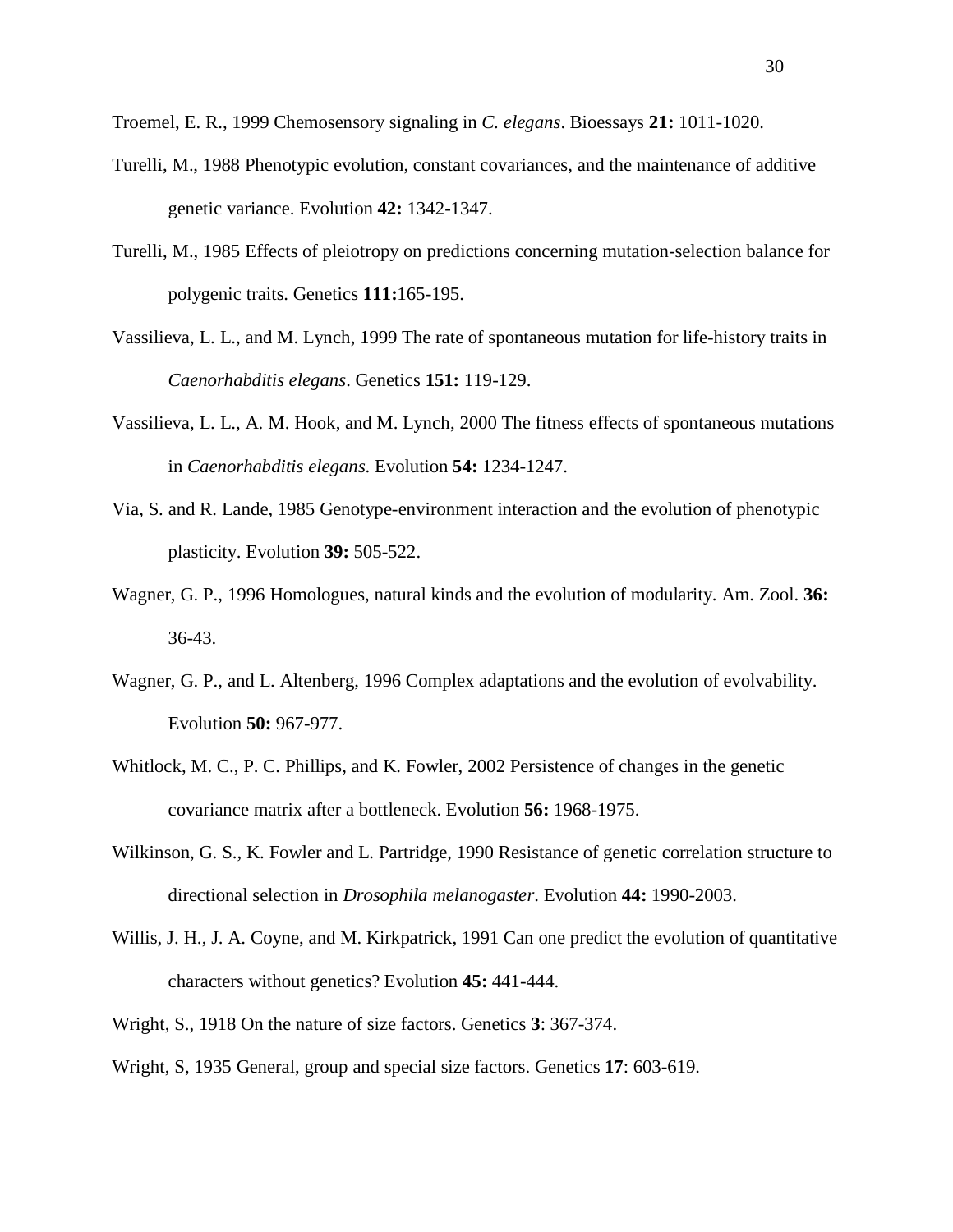Wright, S., 1968 *Evolution and the Genetics of Populations. I. Genetic and Biometric Foundations*. Univ. Chicago Press, Chicago.

Wright, S., 1980 Genic and organismic selection. Evolution **34:** 825-843.

- Yoshimaru, H., and T. Mukai, 1985 Relationships between the polygenes affecting the rate of development and viability in *Drosophila melanogaster*. Jpn. J. Genet. **60:** 307-334.
- Zhang, X-S, and W. G. Hill, 2003 Multivariate stabilizing selection and pleiotropy in the maintenance of quantitative genetic variation. Evolution **57:** 1761-1775.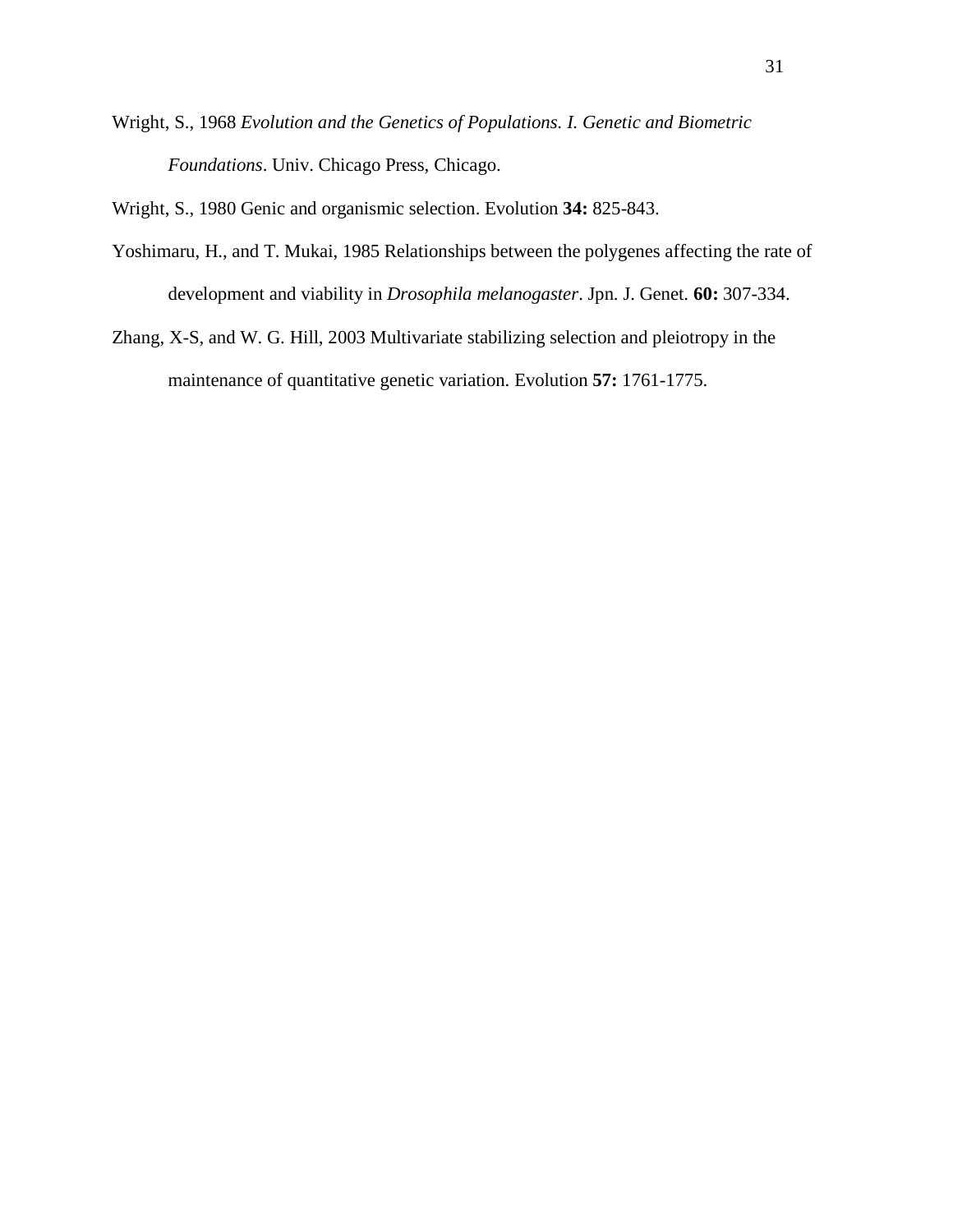# **TABLE 1**

|                       | Early<br>prod. | Late<br>prod.                                   | $\mathbf{r}$ | Body width Directness Velocity                                                  |             |             | Turn<br>rate          |
|-----------------------|----------------|-------------------------------------------------|--------------|---------------------------------------------------------------------------------|-------------|-------------|-----------------------|
| Early<br>productivity |                | $102.6$ *** $0.849$ *** $0.851$ *** $0.492$ *** |              |                                                                                 | $-0.062$    | $0.398***$  | $-0.076$              |
| Late<br>productivity  |                | $290.0***$ 1141*** $0.923***$ $0.513***$        |              |                                                                                 | 0.382       | $0.470*$    | 0.048                 |
| r                     |                | $2.316***$ $8.331***$ $0.071***$ $0.583***$     |              |                                                                                 | $-0.053$    | $0.311^*$   | $-0.076$              |
|                       |                |                                                 |              | Body width $0.020^{***}$ $0.067^{*}$ $0.001^{*}$ $1.497 \times 10^{-5*}$ -0.309 |             | $0.243*$    | 0.019                 |
| <b>Directness</b>     | $-0.028$       | $1.329 - 0.001$                                 |              | $-1.056 \times 10^{-4}$                                                         | 0.007       | $-0.017$    | $-0.549***$           |
| Velocity              | $1.162^*$      | 4.610                                           | 0.023        | $2.779 \times 10^{-4}$                                                          | $-0.001$    | $0.080^{*}$ | $-0.721$ <sup>*</sup> |
| Turn rate             | $-0.148$       | 1.352                                           | $-0.006$     | 3.261 $\times$ 10 <sup>-5</sup>                                                 | $-0.019$ ** | $-0.063$    | $0.141$ <sup>*</sup>  |

# **Mutational variances, covariances and correlations**

Mutational correlations for each pair of traits above the diagonal; mutational variances on the diagonal; mutational covariances below the diagonal. \*, \*\*, and \*\*\* denote significant differences from zero at the 0.05, 0.01, and 0.001 levels, respectively. Italicized type indicates estimates that were nonsignificant after correction for multiple comparisons (sequential Bonferroni, Rice 1989).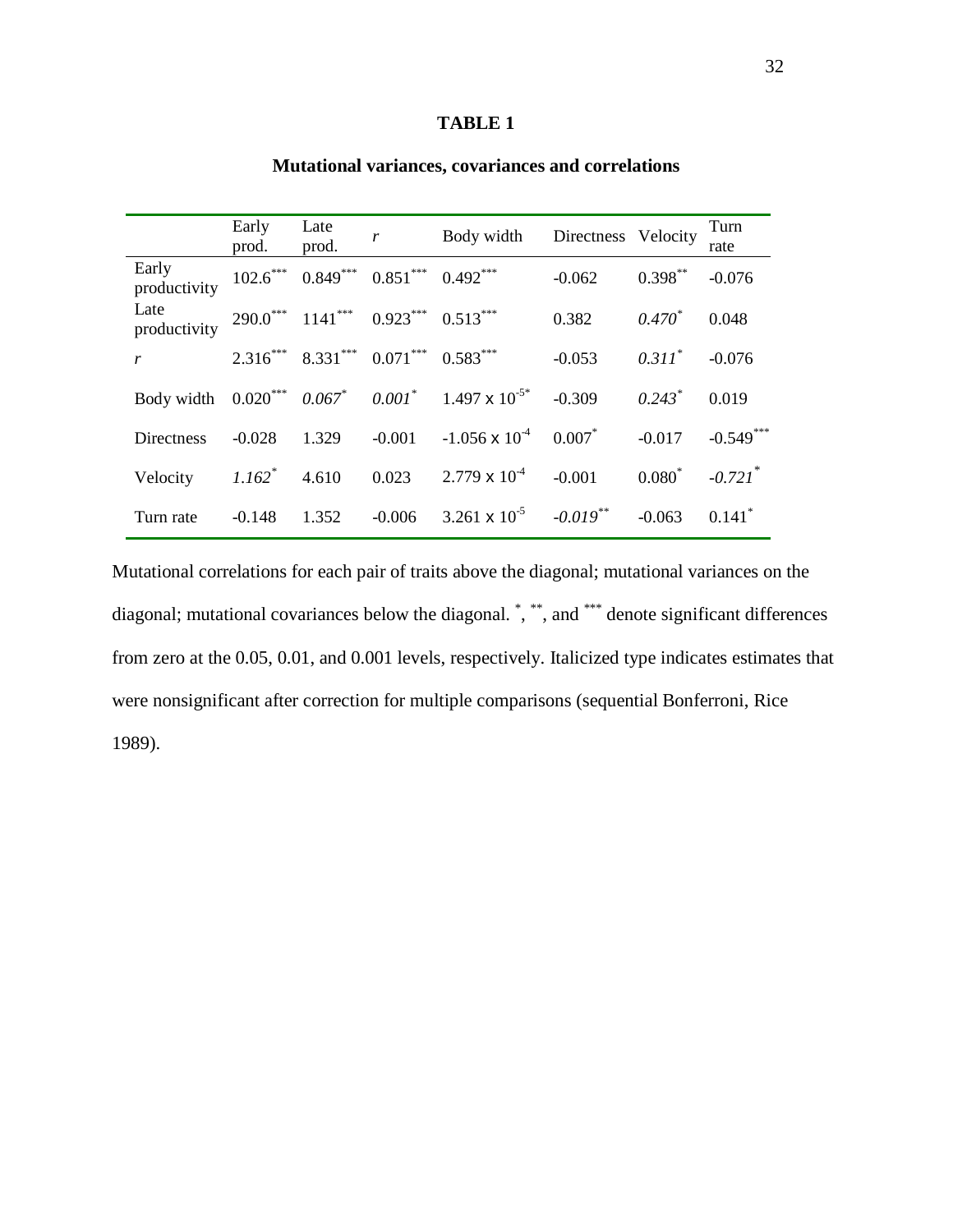## **TABLE 2**

|                   | Early      | Late       | r          | Width      | Direct      | Velocity        | Turn                   |
|-------------------|------------|------------|------------|------------|-------------|-----------------|------------------------|
| Early Prod.       |            | $0.651***$ | $0.705***$ | $0.179***$ | 0.120       | $0.233***$      | 0.075                  |
| Late Prod.        | $0.530***$ |            | $0.832***$ | $0.257***$ | 0.396       | $0.380^{*}$     | 0.167                  |
| r                 | $0.619***$ | $0.773***$ |            | $0.274***$ | 0.045       | $0.139^{*}$     | 0.003                  |
| Width             | 0.015      | $0.125^*$  | 0.109      |            | $-0.068$    | 0.013           | $0.149***$             |
| <b>Directness</b> | 0.165      | 0.427      | 0.427      | $-0.029$   |             | $-0.296$ ***    | $-0.172$ <sup>**</sup> |
| Velocity          | 0.154      | 0.337      | 0.337      | $-0.081$   | $-0.354***$ |                 | $-0.374$ ***           |
| Turn Rate         | 0.129      | 0.201      | 0.201      | $0.194***$ | $-0.116$    | ***<br>$-0.291$ |                        |

**Phenotypic and environmental correlations** 

Phenotypic (environmental) correlations for each pair of traits in the MA lines above (below) the diagonal. ", "", and "\*" denote significant differences from 0 at the 0.05, 0.01, and 0.001 levels, respectively. Italicized type indicates estimates that were nonsignificant after correction for multiple comparisons (sequential Bonferroni, Rice 1989).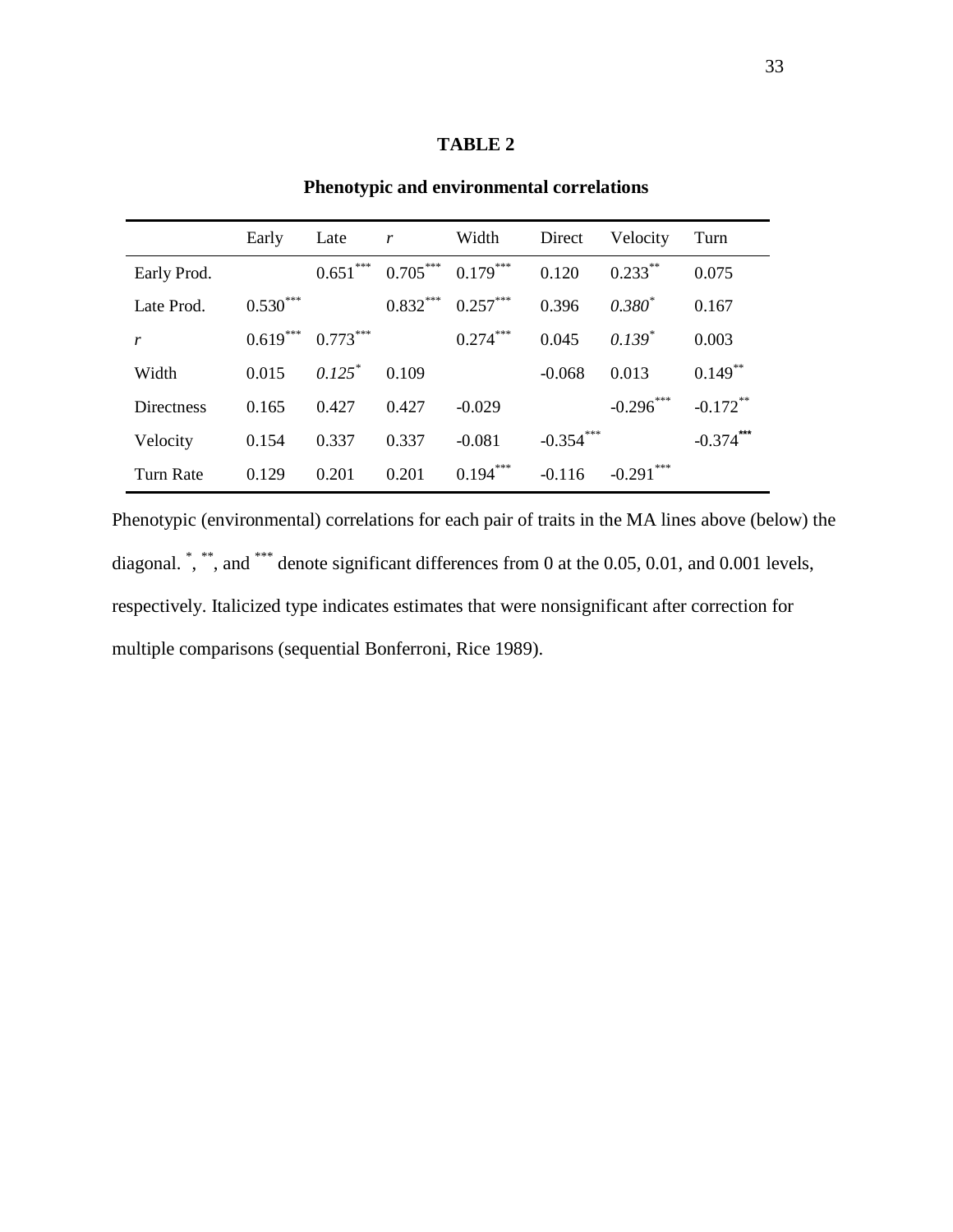# FIGURE CAPTIONS

FIGURE 1.—Examples of bivariate relationships of MA line means for life-history, behavioral and morphological characters. MA line-mean correlations provide a rough estimate of mutational correlations.